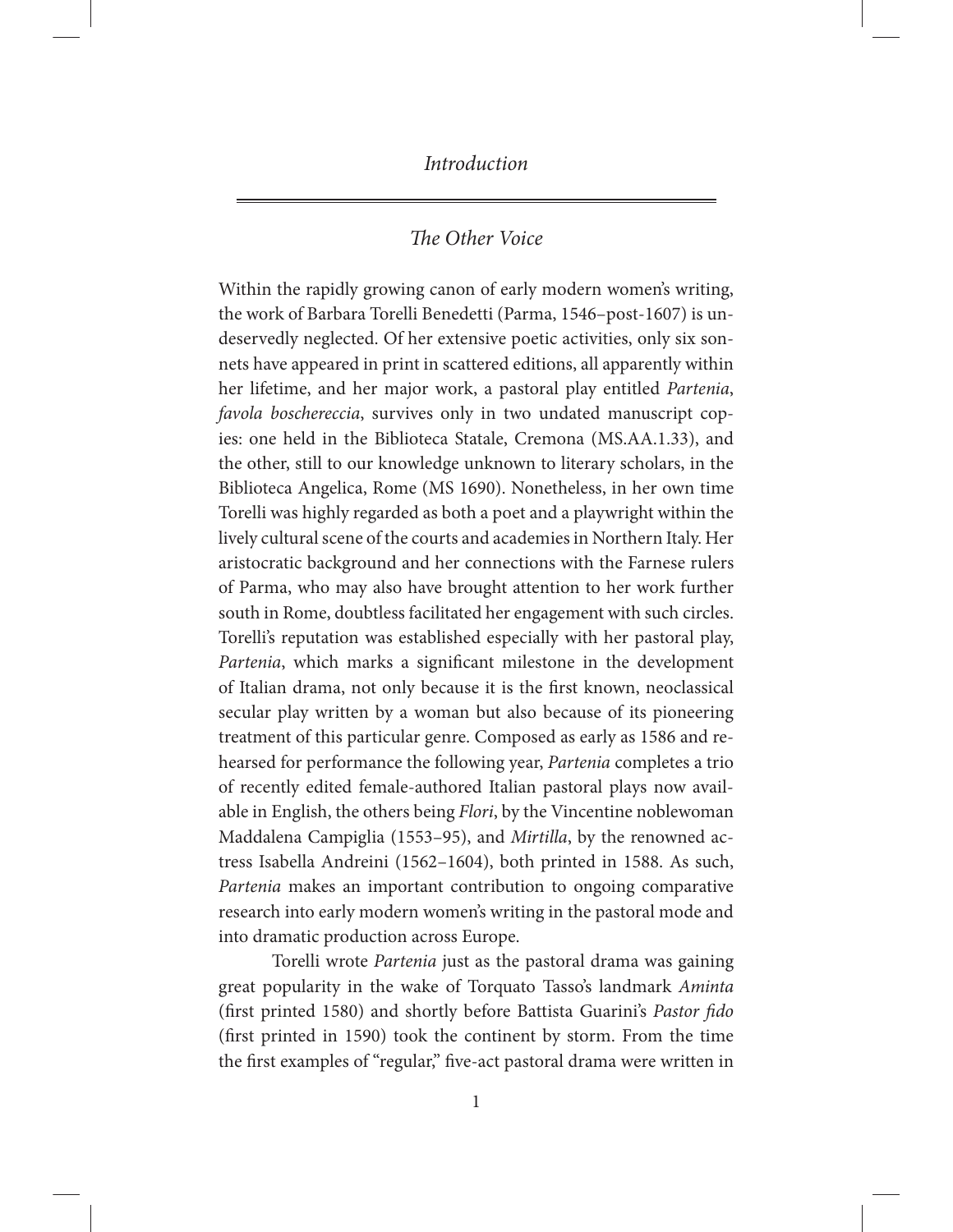the 1550s, dramatists had been drawn to this intrinsically tragicomic genre because of its flexibility of structure, style and cast—especially given the absence of clear classical models and legitimizing theory and its possibilities for different forms of staging. Nevertheless, certain elements had become customary, including an action involving the erotic entanglements of shepherds and nymphs; a green world (typically Arcadia, but sometimes a disguised local setting); and a happy ending. Barbara Torelli's *Partenia* is no exception in these respects. Set in the country estate of the Farnese dukes of Parma, the main plot of the play traces the love-rivalry of two shepherds over the virginal nymph Partenia, who, despite her wish to lead a celibate life in the service of her goddess, agrees to marriage in order to satisfy her father.

Briefly, what is distinctive about *Partenia* within the contemporary tradition of pastoral drama is, on the one hand, its emphasis on tragic elements and its exclusion of traditional comic-pastoral elements, and on the other, its strong spiritual and specifically Christian dimension. This combination explains *Partenia*'s muted approach to earthly love, which is in striking contrast to the representation of the pastoral realm in most plays of this kind as a space in which earthly passions and sensuality could be fulfilled, thereby providing something of an antidote to the repression and sublimation of physical desire in Petrarchan verse. Torelli's play is thus an early harbinger of a prominent trend of moralizing and spiritualizing secular drama and fiction, in line with Counter-Reformation principles, and may be seen to anticipate Guarini's *Pastor fido*, which has hitherto been considered the first pastoral drama to include Christian elements. Torelli's addition of Christian aspects to the genre was undoubtedly part of her bid to legitimize her boldness as the first noblewoman to attempt a secular play, and follows an established procedure among Italian women poets, following Vittoria Colonna, of spiritualizing expressions of earthly love in polite literature. Torelli could also draw on a distinguished medieval tradition of pastoral writings that integrated religious themes, as well on writings by humanists such as Jacopo Sannazaro, whose prose romance *Arcadia* (1504) has a notable neoplatonic and spiritual dimension. *Partenia* seems to borrow from religious drama too, perhaps especially from the flourishing—though today still little known—female-oriented tradition of convent drama, per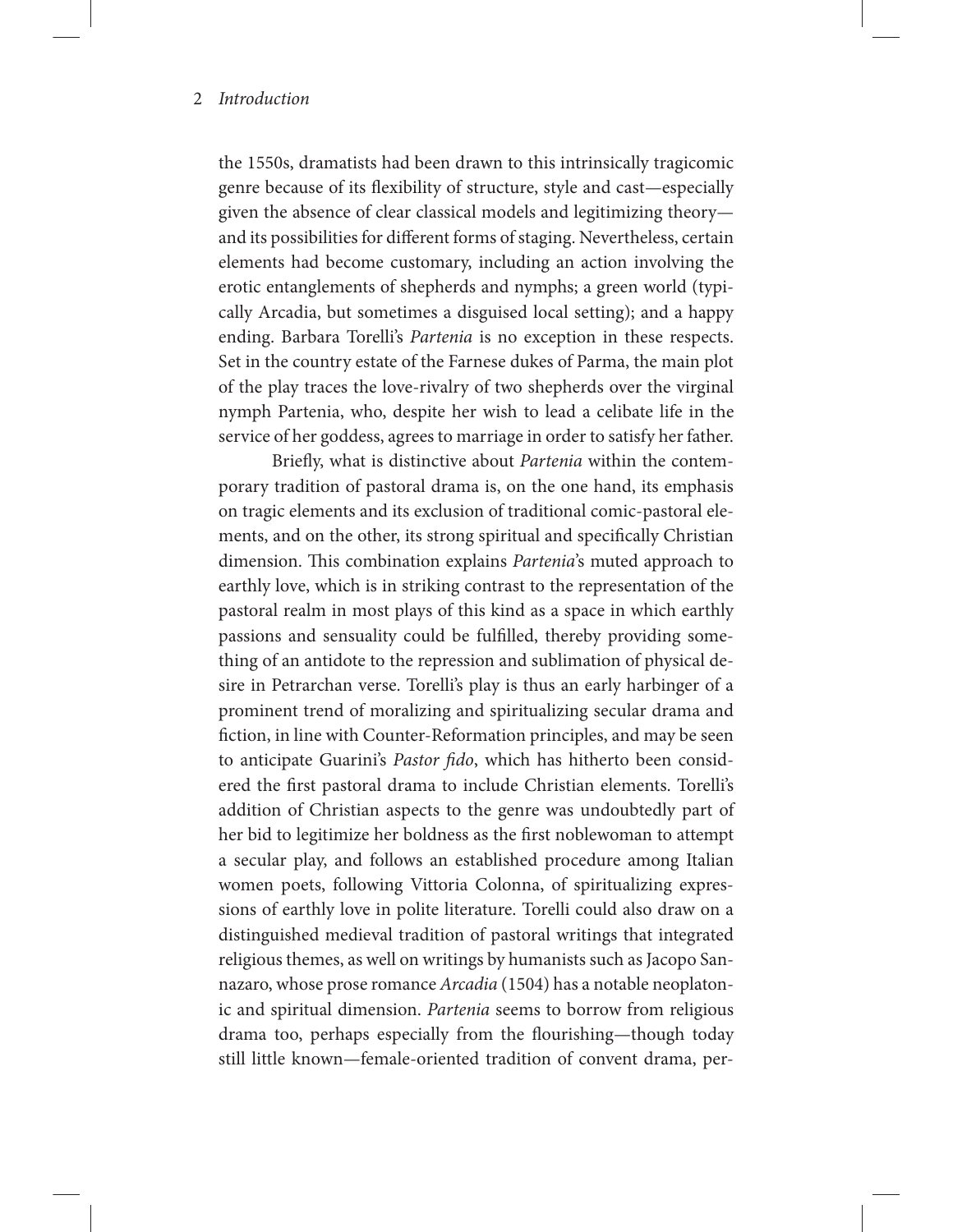formed by and for women and composed by dramatists of both sexes. In this respect, Torelli's *Partenia* introduces an "other voice," namely, a feminine, spiritual one, within the male-authored dramatic tradition, which may have inspired other contemporary female dramatists, including Maddalena Campiglia. Furthermore, while firmly operating within the tenets of the Counter-Reformation agenda, Torelli subtly raises an "oppositional voice" on questions of gender, especially as these relate to friendship, personal piety, and the abusive practice of forced marriage.

Fortunately for her legacy, Torelli wrote at a time when verse praising virtuoso women was still a subgenre popular with male writers and readers alike. This trend ended when a backlash against women writers reignited the *querelle des femmes* at the start of the seventeenth century and contributed to the creation of a more repressive environment for women poets that persisted into the eighteenth century.<sup>1</sup> It is a testament particularly to Torelli's major work that she continued to hold a place in literary histories, albeit a modest one, after her death, and this legacy has recently sparked a renewed interest in her play. The present edition, which provides both the first transcription of *Partenia* and the first edition of Torelli's collected verse, both with facing translation, builds upon this interest. It aims to place *Partenia* more firmly on the historical map of Italian theater and to claim Torelli as an innovative voice within a genre that resonated throughout early modern Europe and held a particular appeal for women authors.

# *The Life, Works, and Context of Barbara Torelli Benedetti*

Compared to those of her contemporary female dramatists Maddalena Campiglia and Isabella Andreini,<sup>2</sup> the life and cultural activi-

<sup>1.</sup> Virginia Cox, *Women's Writing in Italy: 1400–1650* (hereinafter *WW*) (Baltimore: Johns Hopkins University Press, 2008), particularly ch. 6, "Backlash (1590–1650)."

<sup>2.</sup> Maddalena Campiglia, *Flori: favola boscareccia* (Vicenza: presso gl'heredi di Perin Libraro & Tomaso Brunelli compagni, 1588); see Virginia Cox and Lisa Sampson, eds., *Flori: A Pastoral Drama; A Bilingual Edition*, intro. and notes by Cox and Sampson, trans. Cox, The Other Voice in Early Modern Europe (hereinafter OVIEME) (Chicago: University of Chicago Press, 2004). Isabella Andreini, *La Mirtilla* (Verona: Girolamo Discepolo, 1588), has been edited by Maria Luisa Doglio (Lucca: Pacini Fazzi, 1995); see also *La Mirtilla: A Pas-*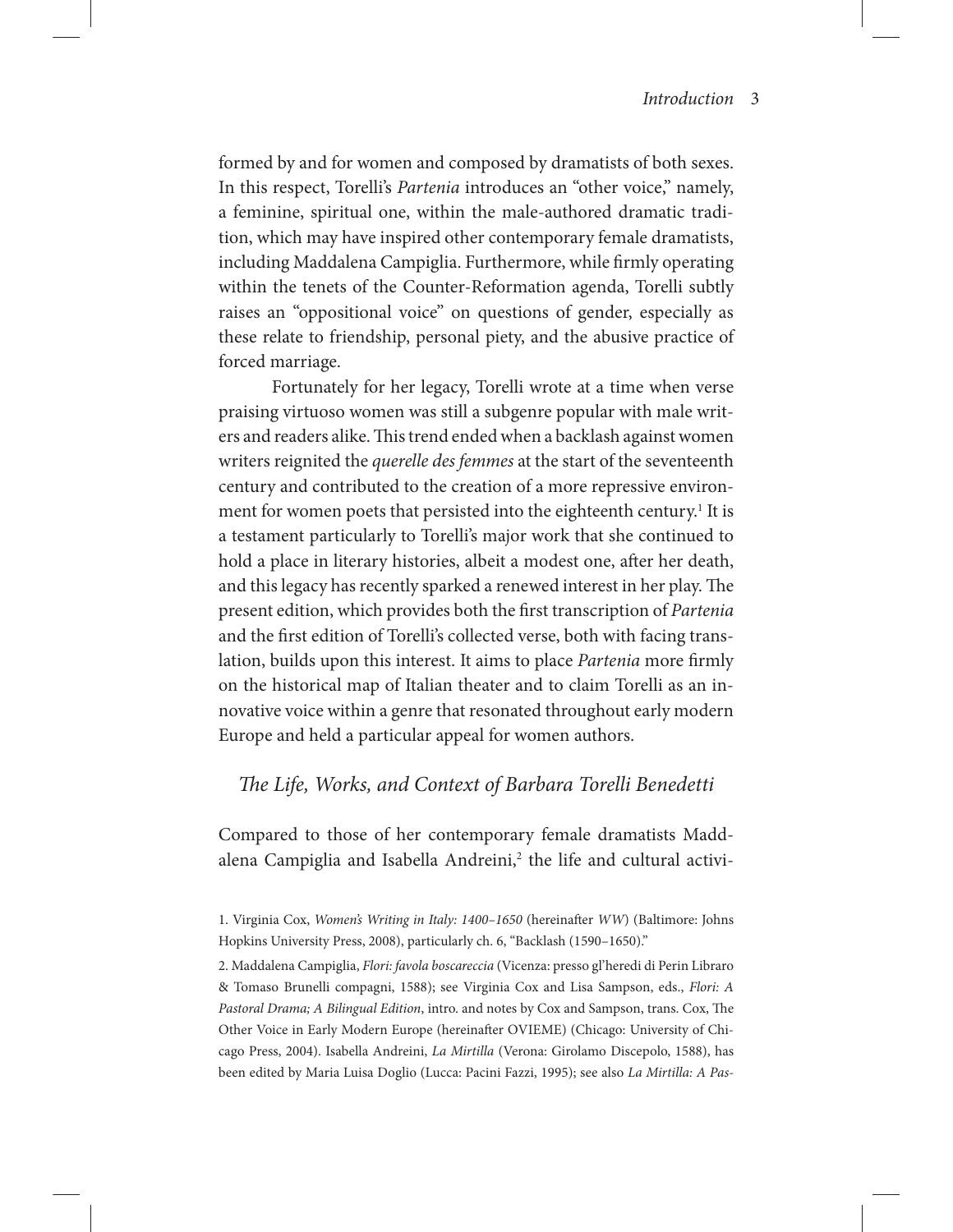ties of Barbara Torelli are largely unknown. We do know that she was born into to one of the most prominent feudal families in northern Italy, and this at least sheds some light on her social background. The Torelli genealogy dates back to the eleventh century, with branches associated with many of the famous courts and important cities, such as Ferrara, Mantua, and Naples. The family earned a distinguished reputation for its military service to the powerful Visconti dynasty of Milan, for which Guido Torelli was granted in the early fifteenth century the small, but strategically important, feud of Montechiarugolo, whose lands lay about ten miles southeast of Parma, together with the territory of Guastalla, about twenty-three miles northeast of Parma.3 Despite the frequent turbulence in the area, and the sway of the Farnese dynasty over the Duchy of Parma and Piacenza from 1545, the Torelli family managed to hold onto Montechiarugolo until 1612, when their lands and possessions were confiscated following Count Pio Torelli's involvement in a failed anti-Farnese plot.<sup>4</sup>

Barbara Torelli was born in Parma on February 21, 1546, one of four children of Gaspare Torelli (d. 1562), the legitimized natural son of Count Francesco Torelli of Montechiarugolo, and the Parmense noblewoman Maddalena Musacchi (d. 1592). The record of Barbara's baptism, which took place on the day of her birth, indicates that her godparents came from important noble families from the Parma re-

*toral*, trans. with an intro. and notes by Julie D. Campbell (Tempe, AZ: Arizona Center for Medieval and Renaissance Studies, 2002).

<sup>3.</sup> For genealogies, see Pompeo Litta, *Famiglie celebri Italiane*, vol. 4, 1819, "Torelli," tables 7–10 (esp. 7, "Conti di Guastalla e di Montechiarugolo"). See also Lorenzo Molossi, *Vocabolario topografico dei ducati di Parma, Piacenza e Guastalla* (Parma: Della Tip. Ducale, 1832–34), 220–226; Rossella Cattani and Stefania Colla, *Il Castello di Montechiarugolo… fortissimo e inespugnabile fabrica* (Parma: Monte Università Parma Editore, 2006). On the cession of the territories of Guastalla in 1547 to Ferrante I Gonzaga, son of Marchese Francesco of Mantua and Isabella d'Este, see Affò, *Memorie degli scrittori e letterati Parmigiani…* , 7 vols. (Parma: Dalla Stamperia Reale, 1793; anas. repr. Bologna: Forni, 1969), 4:263; Litta, *Famiglie celebri*, "Torelli," tables 8, 9.

<sup>4.</sup> Emilio Nasalli Rocca, *I Farnese* (Milan: Dall'Oglio, 1969), 140–45; Giovanni Drei, *I Farnese: Grandezza e decadenza di una dinastia italiana* (Rome: La Libreria dello Stato, 1954), 179–200; Giovanna Solari, *The House of Farnese* (New York: Doubleday, 1968), 166– 93; for its impact on the Torelli family, see Marzio Dall'Acqua, "Le carte Torelli: saggio storico-archivistico," in *Le corti farnesiane di Parma e Piacenza, 1545–1622*, vol. 2, *Forme e istituzioni della produzione culturale*, ed. Amedeo Quondam (Rome: Bulzoni, 1978), 210–13.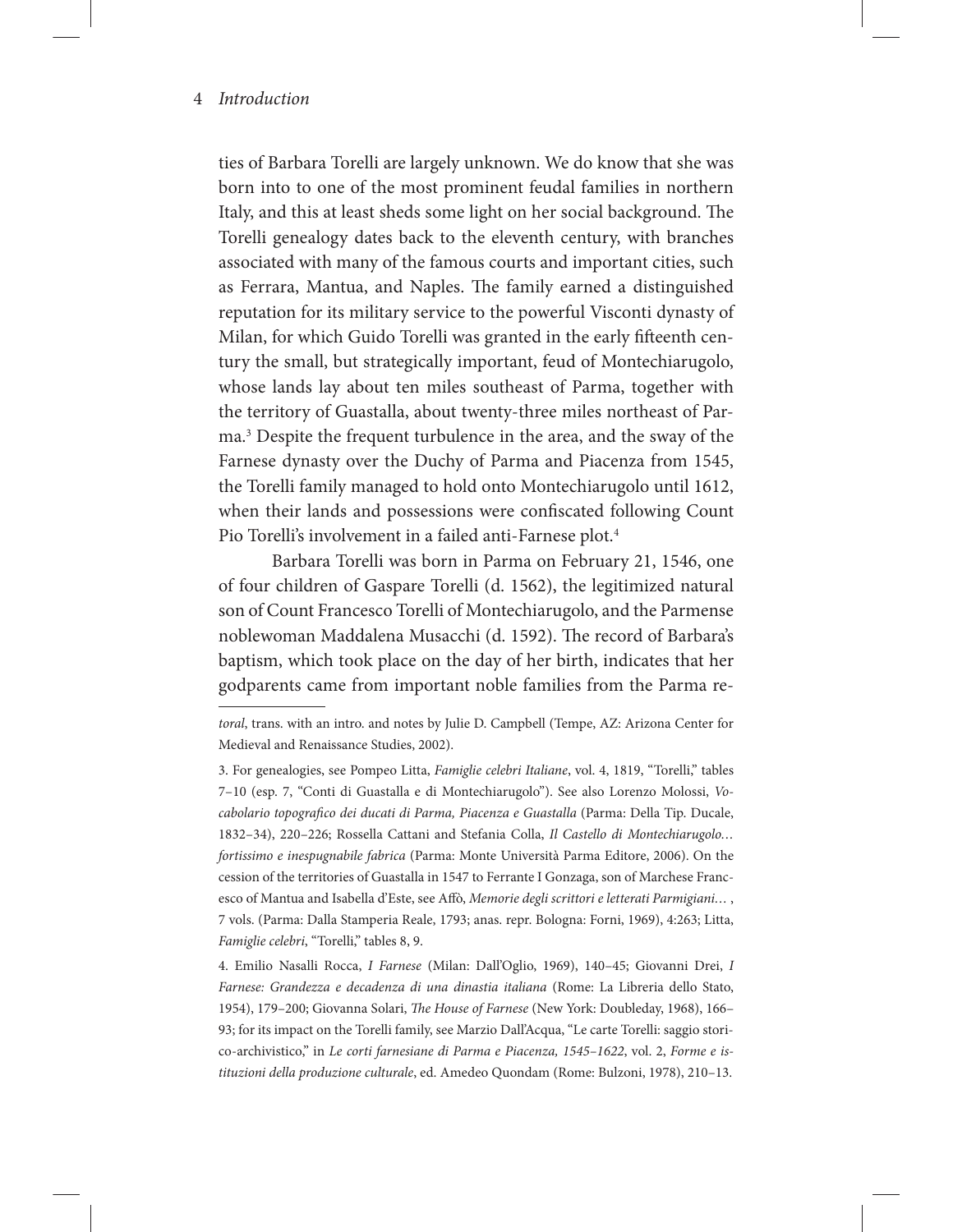gion.5 The marriage in 1553 of Barbara's older sister Maddalena to Veltro (or Veltrio) Lalatta, who hailed from another noble Parmense family close to the Farnese, confirms this allegiance.<sup>6</sup> Her family's status must have made Barbara a first-hand spectator to the political and cultural events of her day, especially given the close ties her brother Guido and her cousin, Pomponio Torelli, Count of Montechiarugolo (1539–1608), enjoyed with the Farnese rulers. Famous now primarily for his five tragedies, Pomponio was also one of the most distinguished diplomats at the Farnese court, entrusted with numerous important missions to represent Farnese interests, for example, in Spain and in the Netherlands, where Alessandro Farnese (Duke of Parma, 1586-92) commanded the imperial forces.<sup>7</sup> Pomponio gained special favor with Duke Ottavio Farnese (1547–86), as his appoint-

5. The record of her baptism here reproduced for the first time reads: "Barbara Calidonia filia D[ominus] Gasparis de Taurellis, et D[omina] Magdalena Ux[or], nata, et bapt.a 21 Feb. ij: Comp[adr]i D. Hieronijmus de Pegulijs, et D. Geli[c]ala de Rubeis, et D. Portia de Puteo. (Barbara Calidonia, daughter of Don Gaspare Torelli and his wife, Donna Maddalena, born and baptized 21 February. Godparents Don Girolamo de Peguliis and Donna Gelicala [Angelica?] de' Rossi, and Donna Porzia [dal] Pozzo.)," Archivio di Stato, Parma (hereinafter ASP), Registri Battesimali (February 21, 1546), Microfilm 906427. On the aristocratic Rossi of San Secondo and the dal Pozzo families (made Counts by Duke Ottavio Farnese in 1573), see Roberto Lasagni, *Dizionario biografico dei Parmigiani*, 4 vols. (Parma: PPS, 1999), partially available online at http://biblioteche2.comune.parma.it/lasagni/, s.v. "Dal Pozzo Farnese, Alfonso" and "Rossi, Troilo (1524c–1591)."

6. See Gaspare Torelli's transfer of land to the dowry fund of Maddalena Torelli, and promissory note to pay 3000 Lira into it on his death (September 9, 1553, notary Giacomo Cavicchi), Archivio di Stato Reggio Emilia (hereinafter ASRE), Fondo Privati, Malaspina-Torello, famiglia (hereinafter MT), I° Versamento, fol. 41, "Memorie nell'Archivio di Parma," fol. 83 (eighteenth-century register); also fol. 29 ("Memorie Cavate dall'Archivio di Bologna dal Conte Adriano mio Fratello"). This newly discovered evidence contradicts Affò, *Memorie*, 4:293. On Veltro Lalatta, see entry in Lasagni, *Dizionario biografico.*

7. For Torelli's political and cultural career, see Lucia Denarosi, *L'Accademia degli Innominati di Parma: Teorie letterarie e progetti di scrittura (1574–1608)* (hereinafter ADIP), (Florence: Società Editrice Fiorentina, 2003), 168–71, 174–81 (his contacts with Alessandro Farnese in Flanders in 1584–85, his planned biography of the general and account of his conquest of Anvers, which formed the basis for Cesare Campana's *Assedio e racquisto d'Anversa*, printed 1595); Gabriele Nori, "Lettere inedite di Pomponio Torelli (1559–1605)," unpublished "laurea" thesis, Università degli Studi di Parma, Facoltà di Magistero, 1974–75: 21–29; Arnaldo Barilli, *Nuova biografia di Pomponio Torelli e critica della sua tragedia "Vittoria"* (Parma, 1903), 25–40.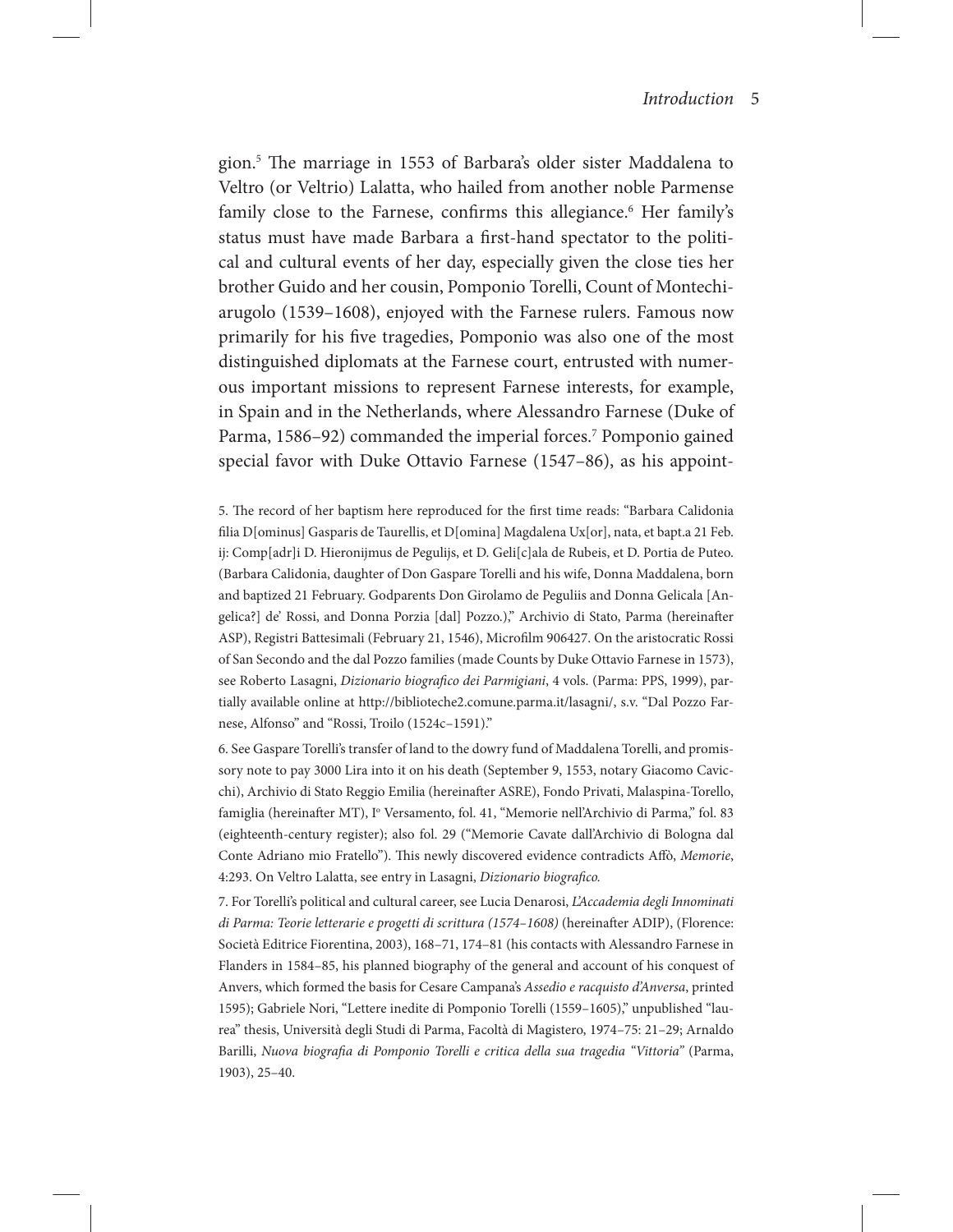ment in 1583 as tutor to Ottavio's grandson Ranuccio, the son and heir of Alessandro, indicates. Torelli seems to have composed the first draft of *Partenia* during this period. However, after Ottavio's death on September 18, 1586, Pomponio apparently lost favor with the Farnese; he was only restored to ducal grace when Ranuccio became duke (1592– 1627). Barbara's brother, Guido, was also very close to Duke Ranuccio, initially as one of his gentleman at court and later as a *camariero* (i.e., a servant of the privy chamber) until some time after 1601 when he left ducal service because of a perceived slight to his honor.<sup>8</sup>

Like other aristocratic families in the region, the Torelli boasted important cultural as well as political connections and produced various writers of both sexes. Most notable of these was, as mentioned, Barbara's cousin Pomponio (grandson of Giovanni Pico della Mirandola). In addition to composing tragedies, he wrote poetry, prose treatises, and works on literary theory, and was a rallying figure for culture in his native Parma.<sup>9</sup> However, the precise relationship that Barbara and Pomponio enjoyed as cousins remains unclear, given the surprising absence of any documented connection. Barbara's father seems to have acted as guardian to his orphaned nephew Pomponio and Pomponio's siblings until 1561, and relations between the two sides of the family appear to have been cordial during Barbara's early years, when her family lodged on lands in Montechiarugolo. However, matters may have changed as a result of quarrels between Pomponio and Barbara's brother over issues of inheritance.<sup>10</sup>

8. Ranuccio Pico, *Aggiunte fatte alla soprascritta Appendice, con la correttione de gli errori più notabili.* In *Appendice de Vari Soggetti Parmigiani…* (Parma: Per Mario Vigna, 1642), 110–12.

9. See the recent editions of Pomponio Torelli's works that mark the four-hundredth anniversary of his death, *Opere di Pomponio Torelli*, 3 vols. (Parma: Guanda, 2008-forthcoming), esp. vol. 2, *Teatro*, with intro. by Vincenzo Guercio (2009); Denarosi, *ADIP*; Affò, *Memorie*, 4:I–XIII (Innominati), 262–91.

10. The listed estate divided between the brothers Counts Pomponio and Adriano Torelli (November 19, 1562) includes estates (Romito, Casaccia) "which the heirs of Count Gaspare Torelli currently enjoy, with other pieces of land alienated by the brothers with an agreement that they be recuperated" (ASRE, MT, Vers.1, b. 41, fol. 58); note that archival sources are referenced using the Italian classification (*fondo/versamento*, *busta*, *fascicolo*). An acrimonious dispute between Pomponio and Guido Torelli over the feud of Coenzo (won by Pomponio) is noted in Litta, *Famiglie celebri*, "Torelli," table 8 (under "Guido" and "Roberto");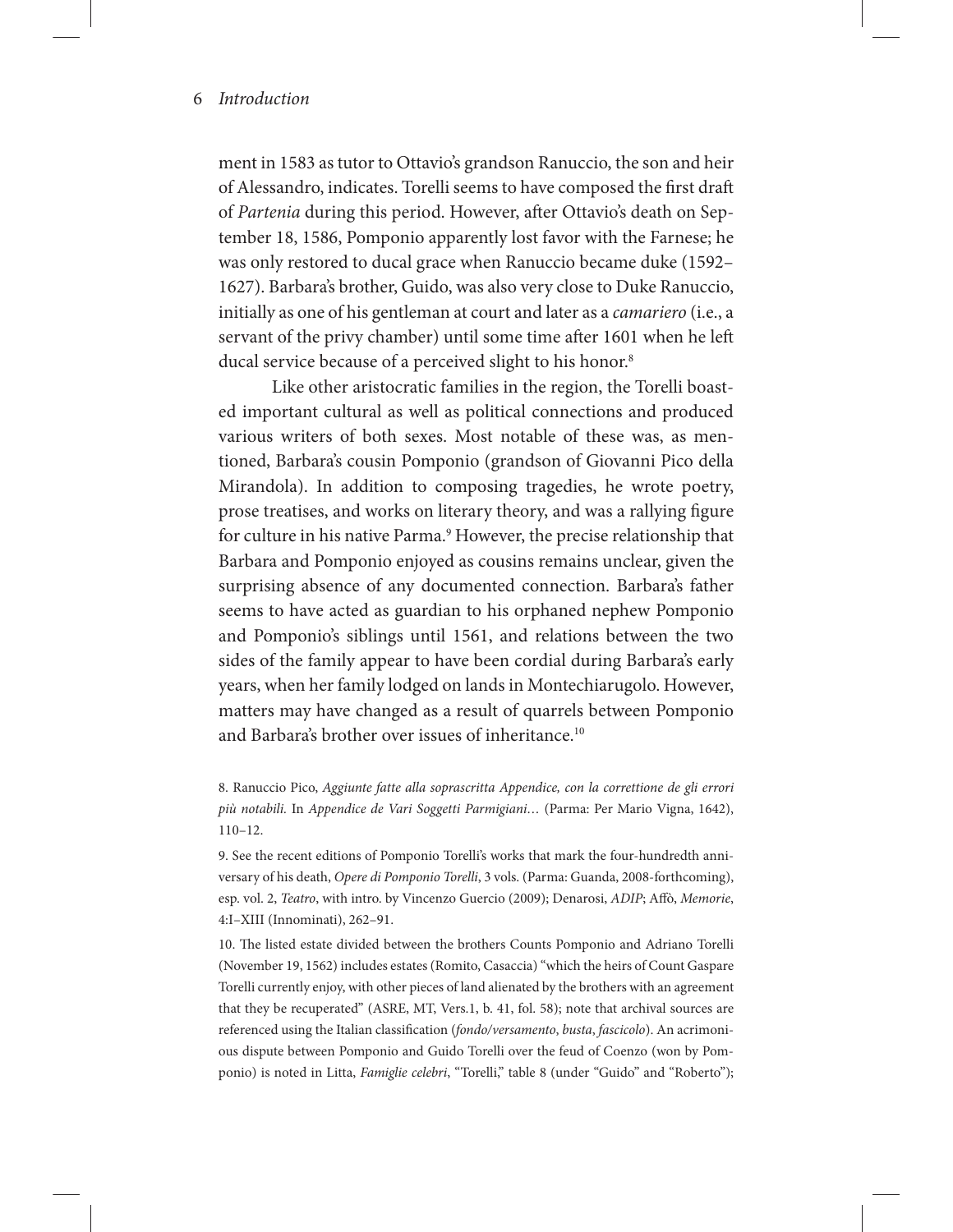Of Barbara's immediate family members, her father was educated in letters and known to write poetry, while either her mother or sister, Maddalena, apparently also had literary proclivities. Guido, though not a man of letters himself, seems to have had a keen interest in ancient and modern history, as well as in artworks and medals, eventually amassing a prestigious collection.<sup>11</sup> Furthermore, Barbara could take inspiration from a long line of cultured Torelli women, including Ippolita (1499–1520), wife of Baldassar Castiglione, and Barbara Torelli Bentivoglio Strozzi (1475–1533)—often confused in earlier criticism with the subject of our study—to whom a single sonnet is attributed in the first printed anthology of female-authored poetry (edited by Ludovico Domenichi; printed in 1559), probably as Virginia Cox suggests of "ventriloquized" production. More importantly, Alda Torelli Lunati from the Pavia branch of the family, who also appeared in the Domenichi anthology but is now barely known and has little extant printed verse, seems to have been a widely famed poet and a cultural figurehead for her city, attracting numerous poetic dedications by individual poets—including from Laodomia Forteguerri—and collectively from members of the local Affidati Academy.12

and Pico, *Aggiunte*, 110. However, Guido is not named among the contenders for this feud in the 1570s in ASRE, Fondo Privati, MT famiglia, b. 41, fol. 84; other possessions may have caused conflict (Gaspare Torelli left his farm in Romito to his (unmarried) daughter Ottavia in his will, March 28, 1562, notary Giacomo Cavicchi, 83). On Gaspare Torelli, see also (with rather uneven documentation) Vittorio Barbieri, *I Torelli: Conti di Montechiarugolo (1406–1612)* (Montechiarugolo (Parma): n.p., 1998), 75–76, 109. 191; Affò, *Memorie*, 4:297. 11. A Maddalena Torelli is noted as belonging to a literary group predating the Innominati with clerical links and probable Farnese connections in Paolo Luigi Gozzi's not wholly reliable *Parma Accademica*… (Parma: Stamperia Gozzi, 1778), 20; see also Fortunato Rizzi, "Figure dimenticate del Parnaso Parmense," *Aurea Parma* 42, no. 1 (1958): 31, 39 (on female poets in Barbara Torelli's family). On Guido, see Affò, *Memorie*, 4: 292; Pico, *Aggiunte*, 112. 12. Cox, *WW*, 102–03, 306n106 (Alda Torelli); and 282n37 (doubts about Barbara Torelli Strozzi's authorship); 49–50 ("ventriloquized" verse attributed to fifteenth-century court ladies). Thanks to the author for noting this point. See also Luisa Bergalli, *Componimenti poetici delle più illustri rimatrici d'ogni secolo.* 2 vols. (Venice: Appresso Antonio Mora, 1726), 1:165 (2 printed verses by Alda Torelli (Torrella)); 1: 33 (1 sonnet by Barbara Torelli Strozzi); Litta, table 8 (Ippolita Torelli). On Barbara Torelli Strozzi, see also Rinaldina Russell, ed., *Italian Women Writers: A Bio-bibliographical Sourcebook* (Westport, CT: Greenwood Press, 1994), xix. Quatrains by Lucrezia and Caterina Torelli (printed 1521 to accompany a saint's life) are quoted in Angelo Pezzana, *Memorie degli scrittori e letterati*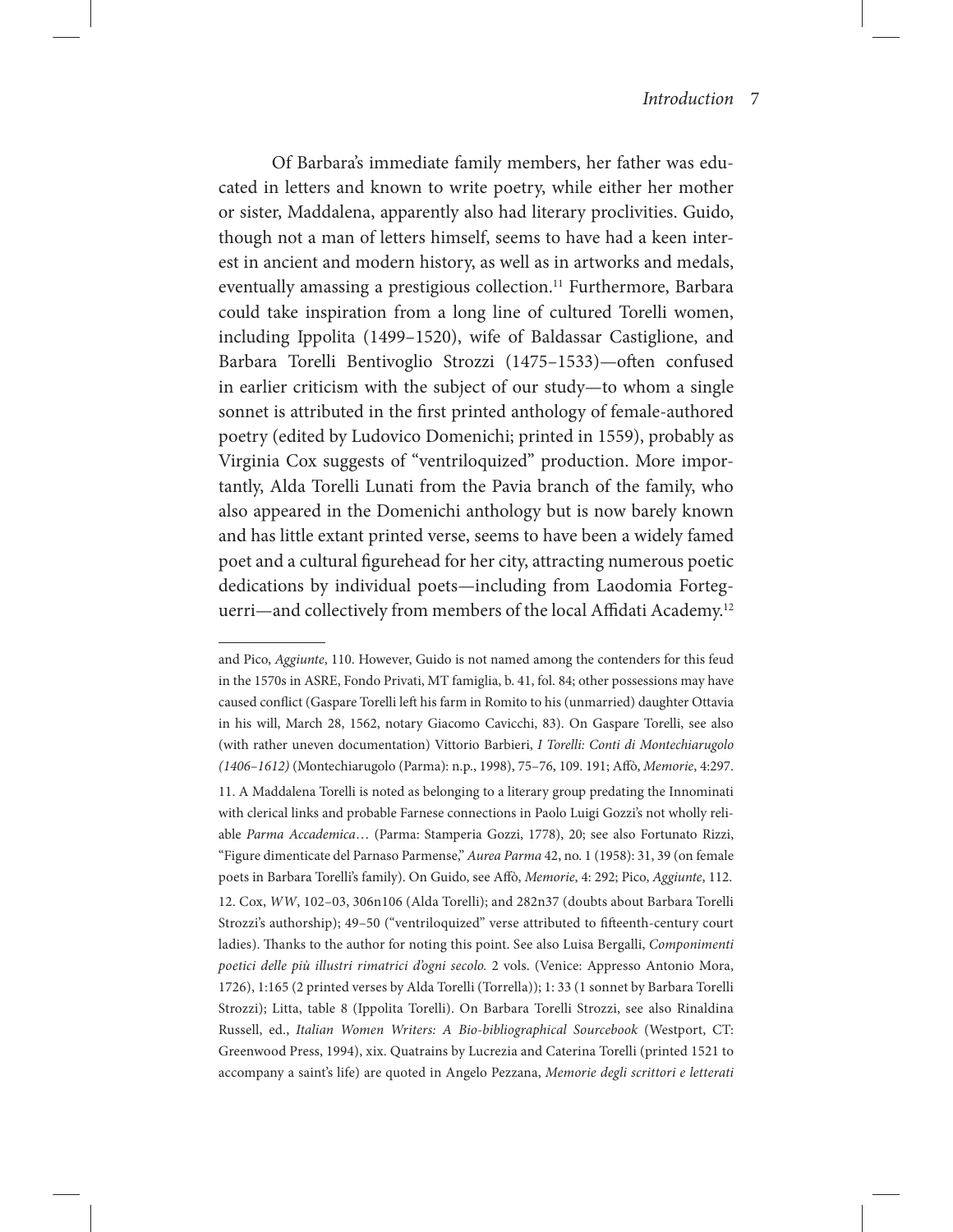Two other Torelli women, Lucrezia and Caterina, also seem to have composed poetry in the early decades of the sixteenth century.

We know nothing of Barbara Torelli's education, though her aristocratic background makes it probable that she gained a grounding in the liberal arts and vernacular literature, as well as some aspects of classical languages and culture, perhaps through home tutoring alongside her brother, as part of her preparation for marriage. The strong emphasis on Christian themes in her writings and her choice to compose a play may suggest that she received some convent education involving theatrical activities, as Elissa Weaver has postulated for Moderata Fonte, who also authored a secular play (*Le Feste* [the Festivities], 1581).<sup>13</sup> In either case, Torelli's limited access to "the places where grave or humble style are taught," as Paolo Filippi dalla Briga suggests in his verse (appendix B, poem 4, line 6), would doubtless have encouraged her to supplement her literary education with intellectual guidance from male elites. Such guidance was especially necessary given the value placed on humanist and courtly eloquence, and on neo-Aristotelian theory, in local academic circles. Certainly, *Partenia* demonstrates Torelli's familiarity with a range of ancient and modern writings, including Ovid's *Heroides* and *Metamorphoses*, ancient and modern drama and pastoral writings, and especially the vernacular writings of Petrarch, Dante, and Boccaccio. Marco Pio of Savoy, in his encomiastic verse for the Cremona manuscript, praises Torelli's knowledge of Greek epic culture ("in Homer's fields you have gathered laurels," appendix A, poem 13, line 11). Pio reinforces Torelli's serious literary commitment by observing that she rejects the typically feminine pursuits of vain pleasures and worldly beauty, calling these "base burdens," in favor of the glory to be gained from learning.

Parmigiani raccolte da Ireneo Affò e continuate da Angelo Pezzana (Bologna: Forni, 1969; first ed. 1789–1833 [1827]), 6:974; and see Lasagni, *Dizionario biografico dei Parmigiani*, 581 (Caterina Torelli). For the confusion between the Barbara Torellis, see Affò, *Memorie*, 4: 297, Carlo D'Arco, *Mille Famiglie Mantovane* (ms) vol. 4. Archivio di Stato, Mantua; and below note 123.

<sup>13.</sup> Elissa Weaver, *Convent Theatre in Early Modern Italy: Spiritual Fun and Learning for Women* (Cambridge: Cambridge University Press, 2002), 64; for recent analysis of Fonte's *Feste*, see Virginia Cox's comprehensive study of female-authored Italian drama of the period, "The Prodigious Muse": Women's Writing in Counter-Reformation Italy (Baltimore: Johns Hopkins University Press, 2011), 99–91.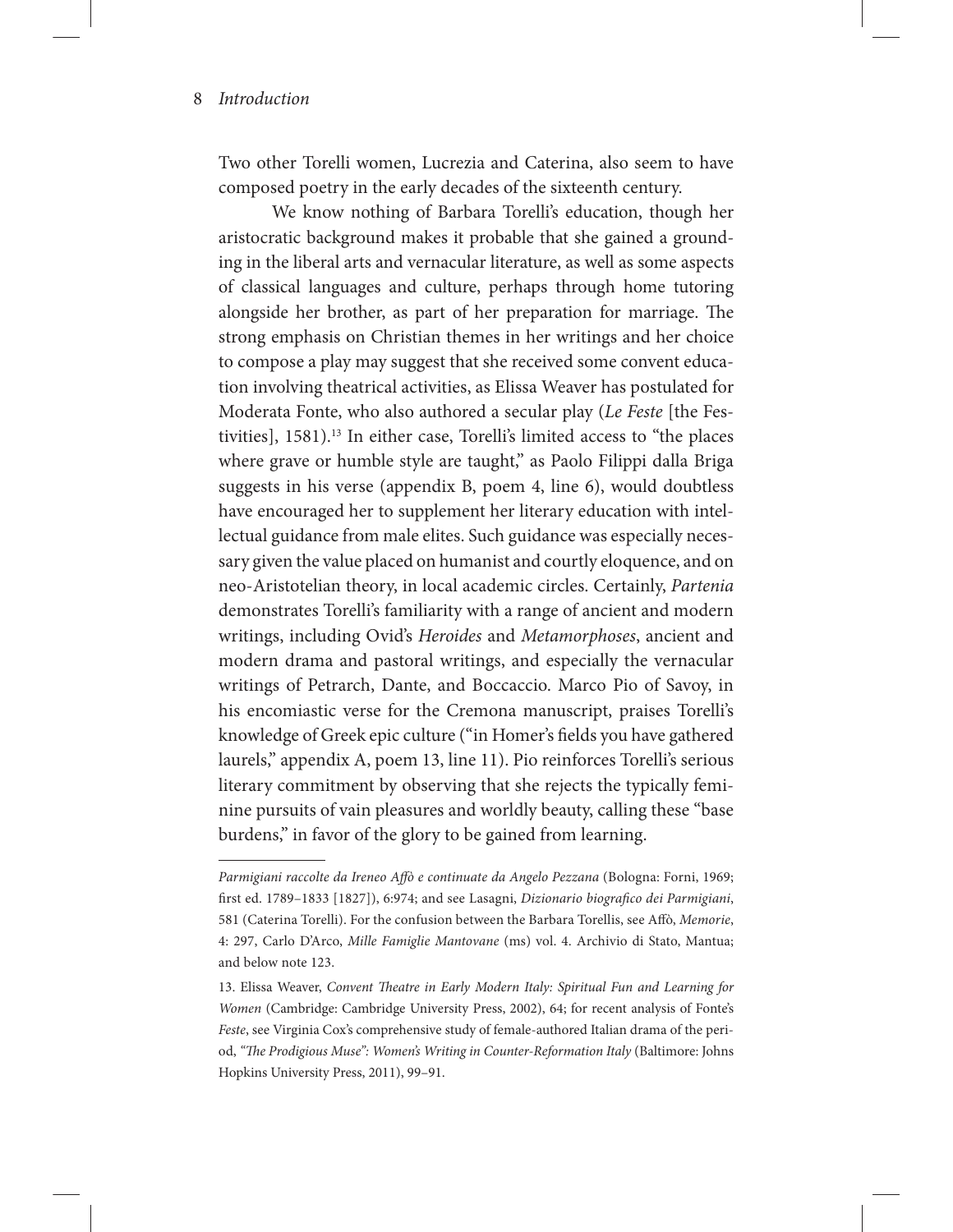Torelli's literary activities were apparently well underway by 1580, when Muzio Manfredi—a key literary mentor to whom we will return—commended her considerable poetic expertise and composition of correspondence verse.<sup>14</sup> By then she had married the Parmense knight, Giovanni Paolo Benedetti, about whom nothing is securely known other than that he was born on October 18, 1546, making him ten months younger than Torelli, and that he died shortly before January 2, 1593.15 It is unclear whether the couple had children, or indeed where they lived, though a letter Manfredi wrote to Benedetti (dated 1591) was sent to Parma, which suggests they were domiciled there.<sup>16</sup> Since so little documentary evidence survives in relation to Torelli's personal life outside of literary sources, and almost nothing remains from the years of her marriage, it is tempting to build on suggestions from Muzio Manfredi's pastoral play *Il contrasto amoroso* [Amorous dispute] (1602). This work is explicitly identified as a *drame à clef*  and contains many verifiable details about Torelli through the character Talia (a name also used in *Partenia* and elsewhere).<sup>17</sup> Talia is described as having been married as "young girl" to a younger man called Coridone—the name of Talia's lover in Torelli's *Partenia*—and herself declares: "I have never felt what love for a child is, because I never had any."18 Whether Torelli was indeed childless is unknown,

16. Manfredi, *Lettere brevissime…* (hereinafter *LB*), letter no. 297, dated October 24, 1591, to Signor Cavalier Gio. Paolo Benedetti, Parma (Venice: Appresso Roberto Meglietti, 1606), 244. For the literary construction and possibly fictional aspect of this collection, see Pignatti, "Manfredi, Muzio," in *Dizionario biografico degli Italiani* (hereinafter *DBI*), 68 (2007): 722. The inventory of the inheritance of Barbara Torelli's brother Guido also lists a house in Parma "da S. Paolo" (ASRE, MT, b. 41, p. 48).

17. "tutte l'altre Ninfe della favola, Dame sono di coteste contrade… : e sonovi non poche cose per intro accennate, le quali vere, et avvenute sono" (all the other nymphs of the play represent ladies from these parts…; and there are many things referred to in the play that are true and did occur), Muzio Manfredi, Dedicatory letter to Vittoria Doria Gonzaga, Princess of Molfetta and Signora of Guastalla, *Il contrasto Amoroso…* (Venice: Appresso Giacomo Anton Somascho, 1602), fols. A<sup>3r-v</sup>. On Torelli as Talia in this work, see below p. 49.

18. "[Talia:] 'Nicora, io no ho mai / Provato quel che sia l'amor dei figli, / Perché non n'ebbi mai' " (Manfredi, *Contrasto amoroso*, 2.5, p. 45).

<sup>14.</sup> Muzio Manfredi, *Cento donne…* (Parma: Erasmo Viotti, 1580), 257.

<sup>15.</sup> Affò, *Memorie*, 4:293; ASP, Registri Battesimali (respectively born and baptized October18 and 24, 1546), Microfilm 906427.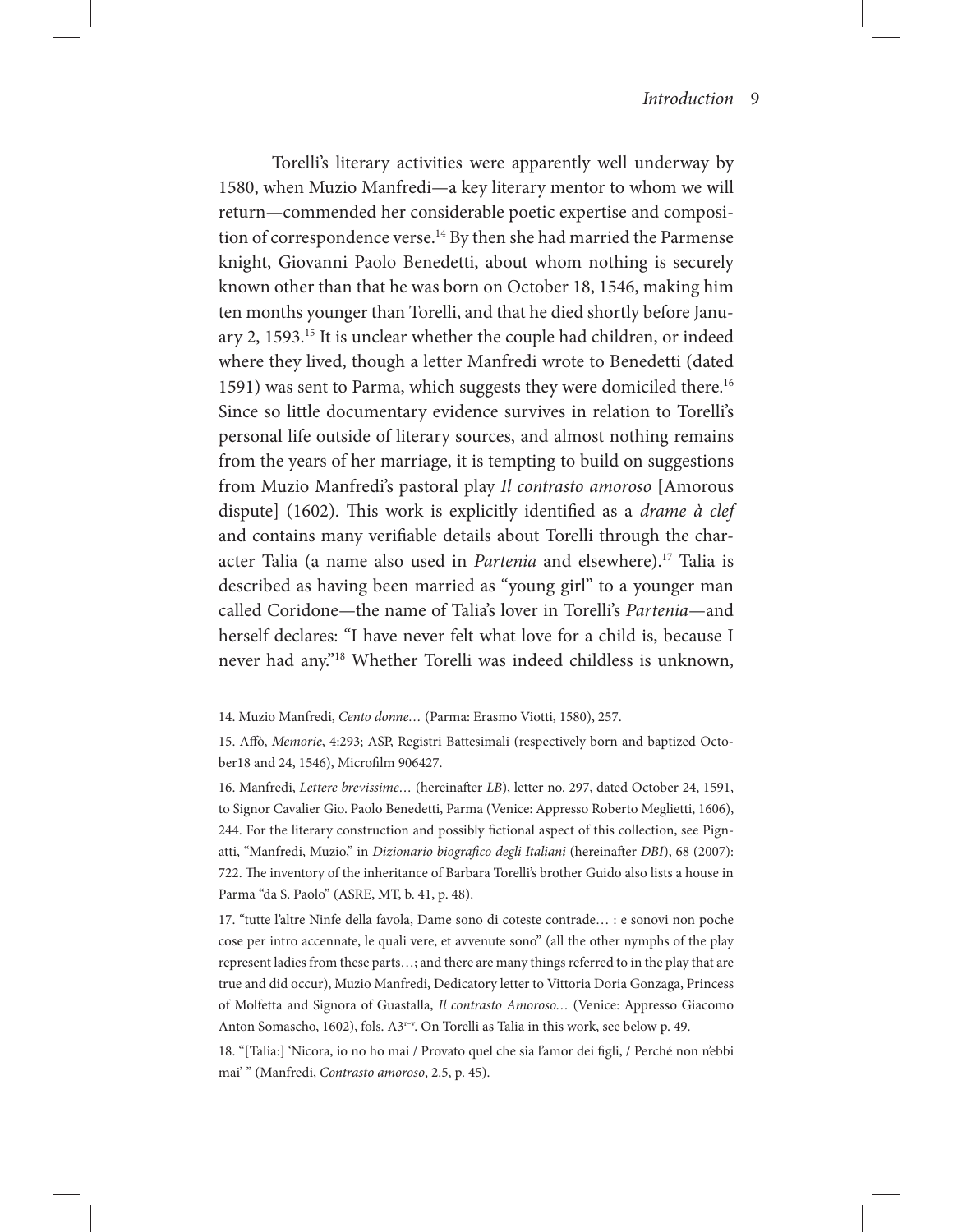but her happy marriage is attested to in Manfredi's above-mentioned letter to Benedetti, in which he notes that his frequent correspondence with Barbara makes it superfluous to write to the Cavaliere because "together you seem one person" ("mi par tutt'uno"). That the Talia in Manfredi's play, who never remarried after the death of Coridone (her husband), likely parallels Torelli's experience is supported by a sonnet composed for Torelli by Giovanni Maria Agaccio (printed in 1598).<sup>19</sup>

The most recent document relating to Barbara Torelli's life is her only known autograph letter, held in the Torelli family archive, which she penned at the age of fifty-seven on December 13, 1603. In this letter she requests on her brother Guido's behalf that he be granted certain territorial benefices, and mentions a legal document ("polizza") that she had had drawn up (fig.  $1$ ).<sup>20</sup> It is quite possible that from at least the time of her marriage, Barbara, like her mother before her, capably managed legal and financial affairs as a landowner.<sup>21</sup> Barbara survived her unmarried brother and seems, following the specifications of her father's will, to have inherited what remained of Guido's estate after his most important asset—his beloved collection of antiquities—had been bestowed upon close male friends, who promptly sold it.22 It is unclear how long she lived after 1603, given that no record of her death or burial has yet been found, though she

22. Pico, *Aggiunte*, 112–3.

<sup>19.</sup> Manfredi, *Contrasto amoroso*, 2.5, p. 48; "Né del primo Imeneo sciolse il monile" (nor [has she] loosened Hymen's first bond), Giovanni Maria Agaccio, *Rime del Signor Gio: Maria Aggaccio* (Parma: Appresso Erasmo Viotti, 1598), appendix B, poem 3, line 14.

<sup>20.</sup> ASP, Fondo Famiglie e feudali, Archivio Torelli, Epistolario, b. 19, fasc.11; for a transcription, see appendix B, doc. 6.

<sup>21.</sup> ASRE, MT, b. 41, p. 83 (March 28, 1562, Gaspare Torelli left Barbara in his will a territory in Povilio (Puilio), in the Parma region). Barbara Torelli Benedetti cannot be identified, however, with the Barbara Benedetti who made financial transactions recorded in ASP, Notai Camerali, vol. 223 (notaio Avanzi), September 19, 1575, and January 13, 1576 (thanks to Alberta Cardinale for checking this). For documents on the financial dealings of Maddalena Musacchi, see fol. 74 (December 1555, revocation of will and donation), 81 (January 4, 1563), 92 (March 17, 1569, unspecified transaction with Count Adriano Torelli); ASP, Archivio Notarile, Fondo notai, filza 1482, n. 5 (March 28, 1562, Jacopo Cavizzi: loan of one thousand pounds to her husband Gaspare Torelli). Thanks to the late Prof. George Holmes for help in deciphering the hand.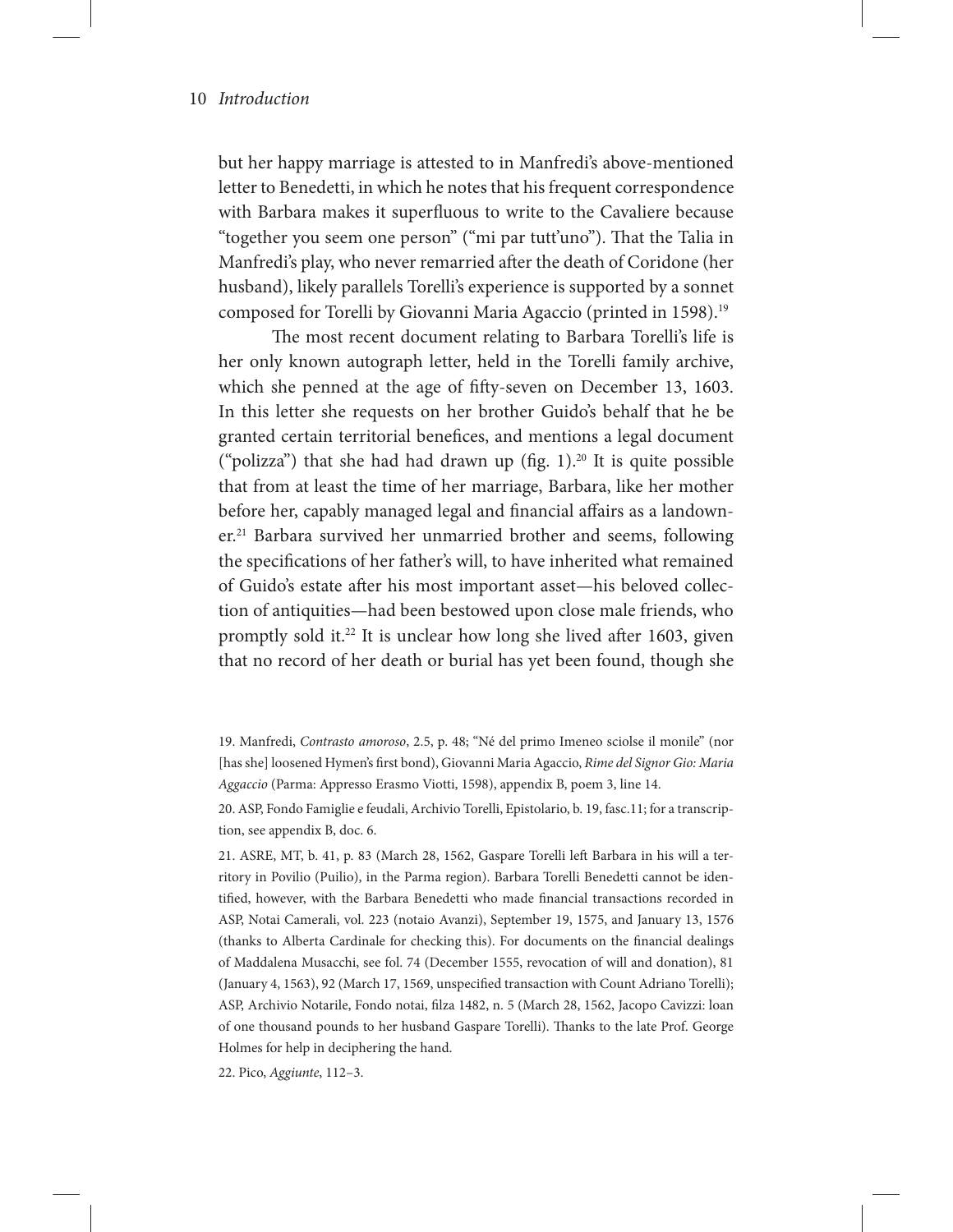may have been composing verse until at least  $1607<sup>23</sup>$  Unfortunately, no likeness of Barbara Torelli is known to exist.

While historical documents relating to Torelli's life are few and problematic, her works provide a clear sense of her lively involvement with male elites in courts, academies, or literary coteries, as well as in spiritual circles. What little is known of her literary connections with other women, including the celebrated painter Barbara Longhi of Ravenna (1552–1638), may suggest potentially fruitful exchanges. Torelli's relationship with Maddalena Campiglia can unfortunately only be guessed at indirectly, through common features in their works and through their mutual association with Muzio Manfredi and Isabella Pallavicino Lupi, the Marchioness of Soragna. This noblewoman, alluded to in the play under her pastoral pseudonym "Calisa" (5.3.376), was an important patron of literati of both sexes, including—besides Maddalena Campiglia, Muzio Manfredi, Bernardino Baldi, and other contributors to the Cremona manuscript of *Partenia*—Torquato Tasso, the most eminent poet of the day. Pallavicino Lupi was instrumental in getting one of the two first complete editions of Tasso's *Gerusalemme Liberata* printed in 1581.<sup>24</sup> Torelli's six sonnets, which constitute her sole surviving literary oeuvre besides *Partenia* and which appeared in rare editions printed between 1581 and 1608 (of which five are collected here for the first time in appendix B), generally indicate her taste for poetic correspondence within wide literary networks and provide a sense of Torelli's confident technical skills and her capacity for witty verbal play. Her literary endeavors ranged from a gratulatory verse for a much-discussed contemporary tragedy (Muzio Manfredi's

23. Further records may be held in the Archivio Notarile of ASP, which was unavailable for consultation during 2010–11 due to the relocation of the archive. For Torelli's verse from ca.1607, see below n25 and appendix B, poems 4–5.

24. On the still insufficiently studied Isabella Pallavicino Lupi and her relationship with Maddalena Campiglia, see Cox, "*Prodigious Muse*," 17–18, 77, 84, 116 (suggestion that Pallavicino herself composed verse), 265; and Cox and Sampson, eds., *Flori*, 4n8, 27–28. As this edition was going to press, Lisa Sampson discovered a hitherto unknown verse by Barbara Torelli Benedetti, addressed to the female painter Barbara Lunghi (Longhi) of Ravenna one of the few women celebrated by Vasari in his *Vite* [Lives of the Artists] (1568), in *Oratione, Rime, et versi latini de diversi eccellentiss. autori. In morte di M. Luca Lunghi Pittore Ravennate* (Ravenna: Appresso Frencesco Tebaldini, 1581), 45. The verse will be further explored in a forthcoming publication.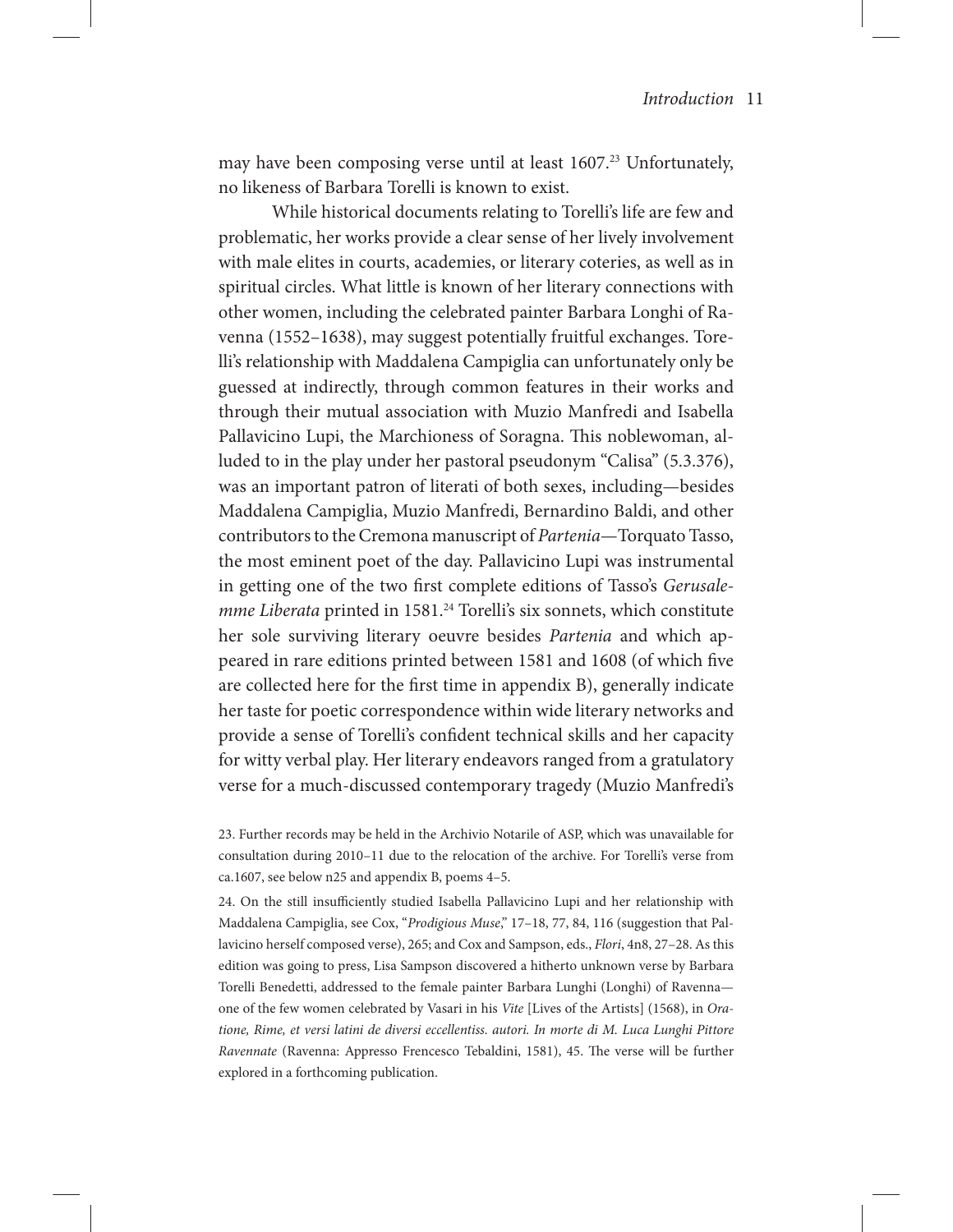*Semiramis*, 1593; completed after 1580), and a prefatory verse for a religious miscellany by the clergyman Vincenzo Ferrini (1596) to correspondence sonnets in works of courtly verse by Giovanni Maria Agaccio, a Farnese courtier (1598), and Paolo Filippi dalla Briga, the secretary of the Duke of Savoy (1607). These poems, importantly, also shed light on her ability both to manage her social persona—notably through her modest deflection of Filippi dalla Briga's praise—and to express an autonomous, particularly feminine perspective within an important literary debate on Manfredi's tragedy.25

Furthermore, Torelli's printed verse offers clear evidence of her commitment to ascetic piety and of her particular devotion to the Virgin, which is evident also in *Partenia*. In her sonnet replying to the courtier and priest Giovanni Maria Agaccio, she reinforces his image of her as a grieving widow in "humble, mortal garb" (appendix B, poem 3, line 10) by declaring her thoughts to be "turned to / the sign of honored virtue," scorning wealth and "those / who are supported only by fortune" (lines 5–7). She adds that "my crude style [does not] equal the terse style / of the lady who drew others away from error" (lines 10–11). The fact that Torelli was one of only three to contribute verse to a popular work by Vincenzo (Vincentio) Ferrini, a Dominican preacher and Vicar General to the Bishop of Parma and Piacenza,<sup>26</sup> strongly suggests her involvement with local religious circles, possibly through patronage or through connections with the Farnese, who

25. On Manfredi's tragedy *La Semiramis tragedia* (Bergamo: Per Comin Ventura, 1593) and the accompanying 47 poems (including one by Torquato Tasso, and five by women including Torelli), see F. Pignatti, "Muzio Manfredi," *DBI* 68 (2007): 721; Cox and Sampson, eds., *Flori*, 33. Cox notes the negative reaction of Torelli to the play (together with Maddalena Campiglia, Adriana Trevisani Contarini, and an anonymous woman) as opposed to Veronica Franco's more straight-forward eulogy (*WW*, 166–67). Torelli's other printed verse (see appendix B) appears in Vincenzo Ferrini, *Della Lima Universale De' Vitii, Del R.P.F. Vicentio Ferrini Da Castelnovo di Garfagnana, Predic[atore] Dominicano. Parte Prima. Raccolta da Lui dalle Opere di' Predicatori più famosi dell'età nostra, e da altri Autori fra i Moderni più illustri…* .[On the Universal Correction of Vices, by Father Vincenzo Ferrini from Castelnovo in Garfagnana, A Dominican Preacher, Part 1. Collected by him from the works of the most famous preachers of our time and from among the most illustrious contemporary authors], (Venice: I Gionti, 1596), fol. 4<sup>v</sup>; Agaccio, Rime, Part 4, fol. 12<sup>v</sup>; Paolo Filippi dalla Briga, Rime *di Paolo Filippi dalla Briga* (Venice: Appresso Zuane Zenaro, 1607), fol. D3r ; a 1601 edition is mention in Affò, *Memorie*, 4:297, but the editors have been unable to consult a copy. 26. See appendix B, n5; his *Lima universale* appeared in five editions between 1596 and 1626.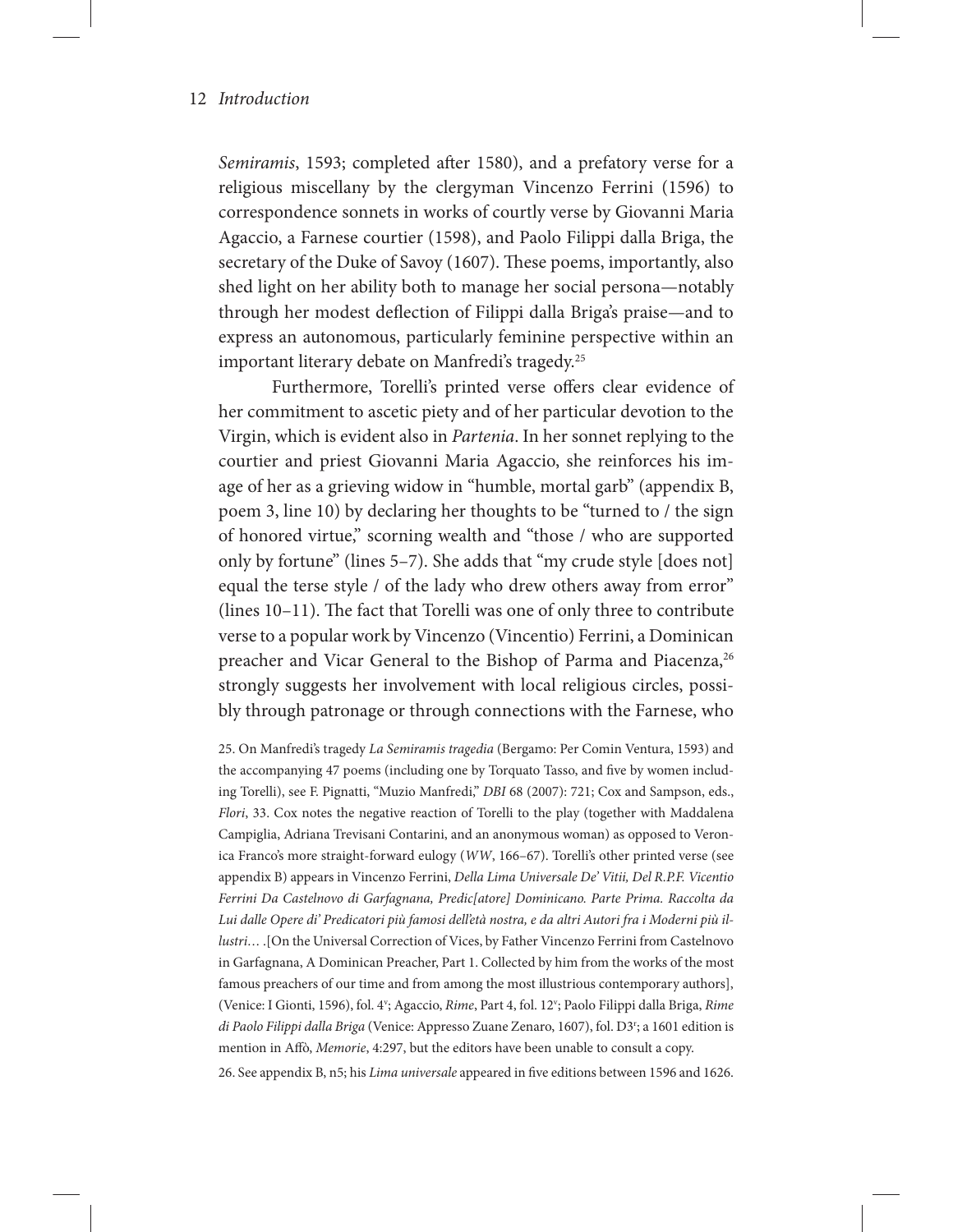were firm promoters of Catholic reform. Torelli's religious associations probably began during her married life, since by 1582 she was already the co-dedicatee of a religious work by another priest from Parma, Antonio Maria Garofani's *Sommario dell'Indulgenze di Parma, et di Gerusalemme* [Summary of the Indulgences of Parma and of Jerusalem], in which she is praised for her virtue and knowledge of devotional writings.<sup>27</sup>

Together, these printed poems show that from the 1580s and especially the 1590s onward—the period of her widowhood and after the composition of her lauded play—Torelli enjoyed a respected reputation as a rare female writer. Evidently, the youthful Paolo Filippi dalla Briga (later secretary of the Duke of Savoy), who had been impressed by recitations of her verse, sought her out for poetic correspondence. Her poetry must also have been considered a desirable ornament to works authored or edited by others. Publishing her work by this means would have allowed Torelli to retain the "invisibility" that respectable, elite women traditionally sought, a practice evident also in the *Partenia* manuscript.<sup>28</sup> This verse must, however, represent only a small portion of her overall production, since she is described in 1580 (at the age of 36) as "writing verse most delightfully, besides many sonnets which she has written to [Muzio Manfredi] for him to reply to and in response to his." She seems still to have been composing in 1607 (a new sonnet of hers appears in the revised edition of

<sup>27. &</sup>quot;de' Virtuosi [lei] possede quella perfetta cognitione, che in Vita, e dopo Morte, si può da gli scritti loro sperare" (you have that perfect knowledge of the virtuous in life and after death, which one can hope to gain from their writings), Antonio Maria Garofani, *Sommario dell'Indulgenze di Parma, et di Gerusalemme, Con le peregrinationi di tutta Terra Santa; & altre Indulgenze, con gli Altari Privilegiati…* [Summary of the Indulgences of Parma and of Jerusalem, with the peregrinations of the entire Holy Land…] (Parma: the heirs of Seth Viotto, 1582), 123. Copy consulted in the Biblioteca Palatina, Parma (Misc. Parm. 8°, 442). The first part of this work is dedicated to Lucretia Scotti Angosciola Contessa di San Paolo; Barbara Torelli Benedetti is the dedicatee of the shorter *Sommario delle indulgenze e peregrinationi di Gerusalemme*, with separate title-page (pp. 121–44). On Garofani, author of religious and secular works, and editor of a comedy by Niccolò Secchi (*Il Beffa*, 1584) dedicated to Isabella Pallavicino Lupi, see Affò, *Memorie* 4: 301–3, also 297.

<sup>28.</sup> Cox, *WW*, 138–39; Paolo Filippi dalla Briga, "Lettere di complimenti misti," in *Complimenti*… .(Venice: Appresso Zuane Zenaro, 1607), 126.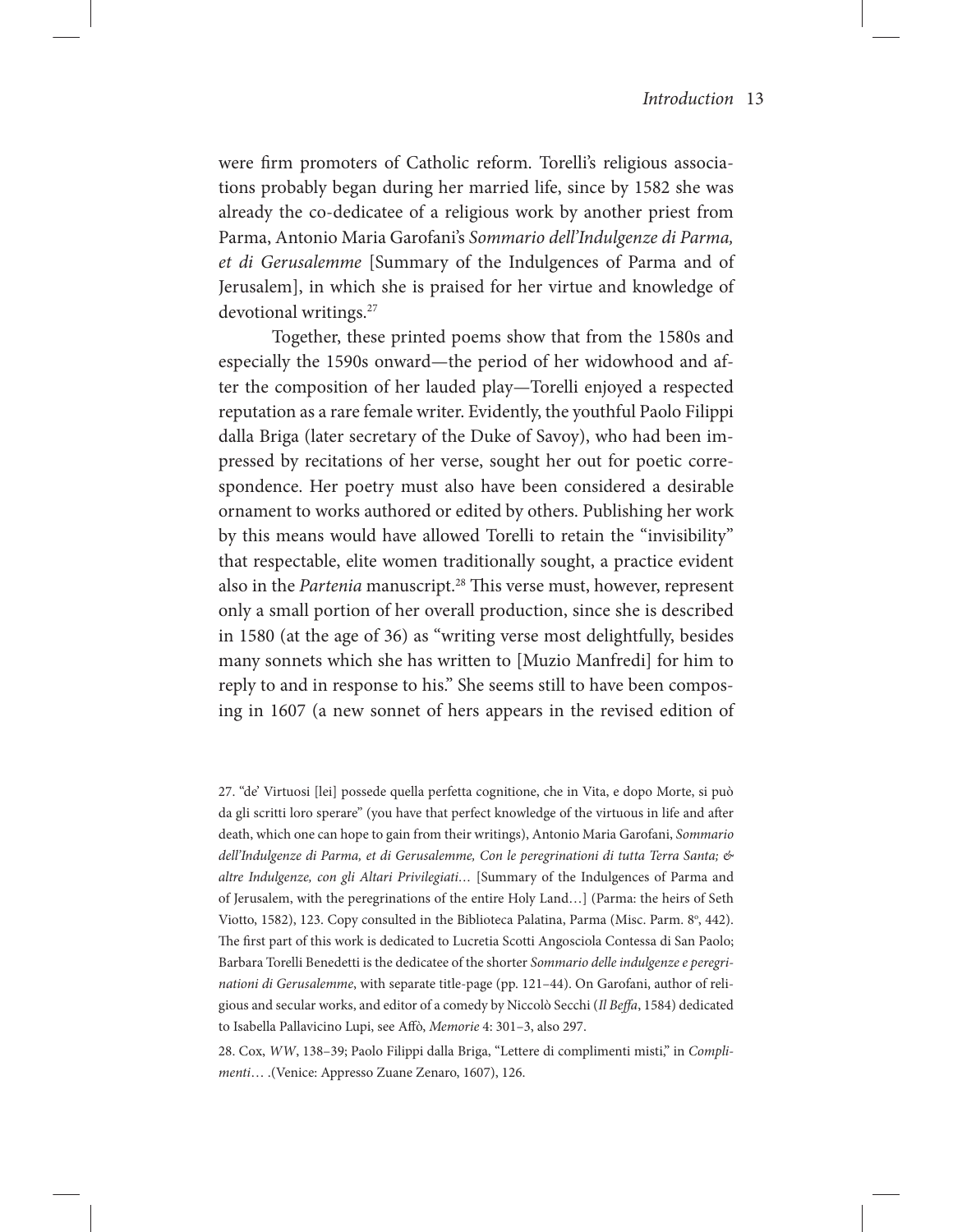Paolo Filippi dalla Briga's *Letters of Compliments*, 1608).<sup>29</sup> Paradoxically, Torelli's distinguished lineage, which would doubtless have enabled her, like other female elites, to participate prominently in cultural activities, may have contributed to the low survival rate of her writings. It is likely that her aristocratic rank made her favor the longstanding practice among her peers of circulating her works discreetly in manuscript form for select audiences, rather than seeking the publicity afforded by print like many female contemporaries in Italy, who increasingly came not just from lower social ranks, but also from the minor nobility.30 A further reason for her verse's poor survival may be that she composed it predominantly for oral transmission in exclusive coteries, as suggested by the fact that Filippi dalla Briga heard some of her poems being recited and by Francesco Agostino Della Chiesa's comment that, at the peak of her fame, Torelli "improvised sonnets and madrigals of marvelous artifice."31

On the literary side, the most informative source for Torelli's career is the courtier, poet, dramatist, and critic Muzio Manfredi (Cesena 1535?–1609), a relatively impecunious nobleman who enjoyed considerable cultural prestige in his day. He had clearly become close to Torelli by 1580 and remained so until at least 1591, playing an instrumental role in the early circulation and promotion of *Partenia*

<sup>29.</sup> Manfredi, *Cento donne*, 257 ("scrive leggiadramente versi, et oltre molti sonetti, che ella ha scritti a lui et in proposta, et in risposta"). Paolo Filippi dalla Briga, *I Complimenti*… . (Turin: Per Gio. Domenico Tarino, 1608), fol. 6" (the dedicatory letter by the author is dated December 15, 1607); the Venice 1607 edition (consulted in the British Library, 1085. L. 13) includes a dedicatory letter dated 1601.

<sup>30.</sup> See Brian Richardson, *Manuscript Culture in Renaissance Italy* (Cambridge, UK: Cambridge University Press, 2009), 17–18; and the same author's "Print or Pen? Modes of Written Publication in Sixteenth-Century Italy," *Italian Studies* 59 (2004): 39–64; Virginia Cox, *WW*, 1–34 (women's writing practices in the fifteenth century), 235–45 (women's relationship with the press in sixteenth-century Italy). For the preference of elite English women for the scribal medium, see Harold Love, *Scribal Publication in Seventeenth-Century England*  (Oxford: Clarendon Press, 1993), 54–58: and Julie Campbell, *Literary Circles and Gender in Early Modern Europe: A Cross-Cultural Approach.* Aldershot UK: Ashgate, 2006), 139–42.

<sup>31.</sup> Francesco Agostino Della Chiesa, *Theatro delle donne letterate. Con vn breue discorso della preminenza, e perfettione del sesso donnesco* (Mondovi: G. Gislandi & G. T. Rossi, 1620), 94 ("all'improviso componeva sonetti, e Madrigali di mirabil artificio").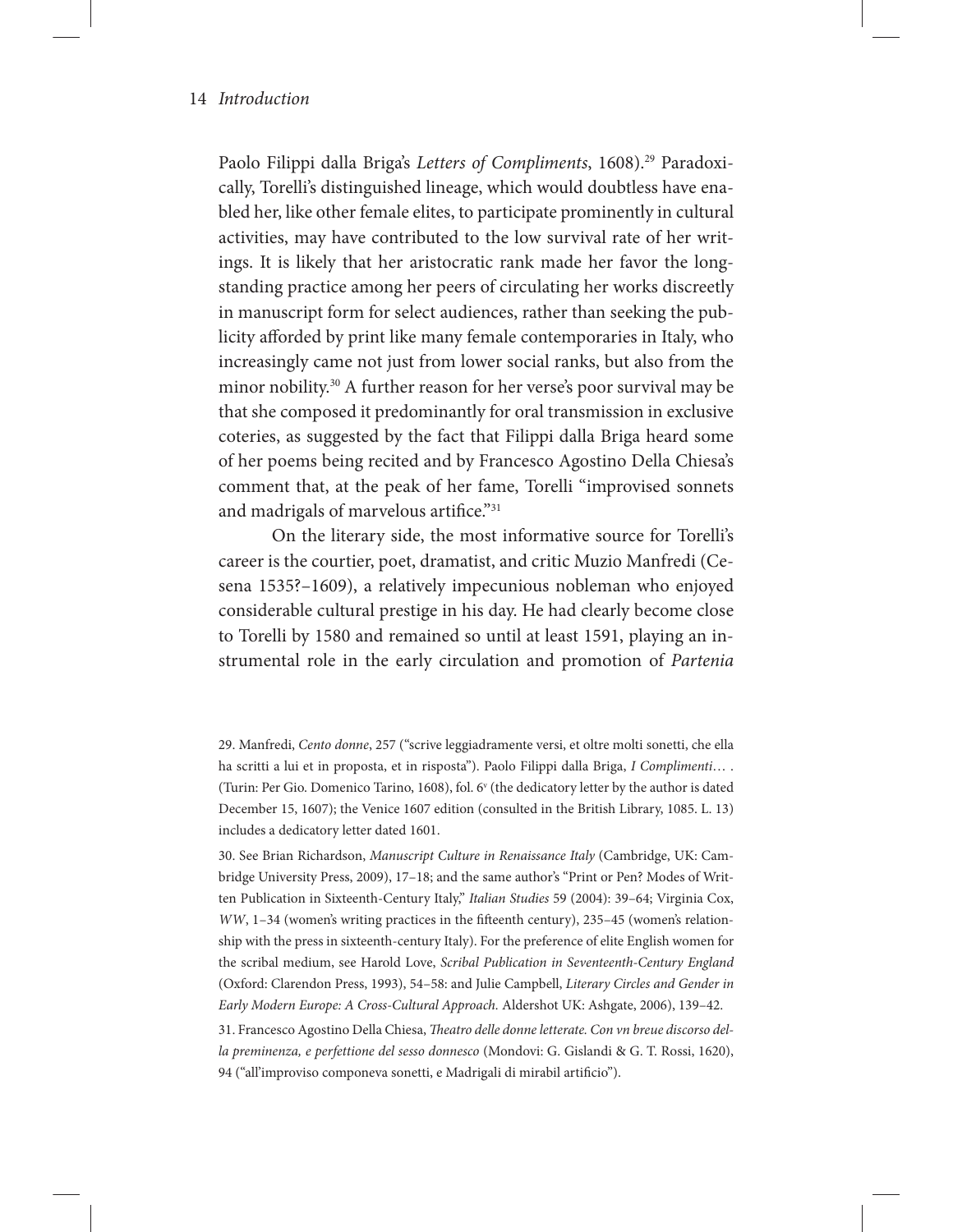and the preparation of the Cremona manuscript.<sup>32</sup> He seems to have served as a sort of literary advisor, editor, and agent to Torelli, as well as possibly her publisher and publicist. These activities would have accorded well with his continuous (though not always successful) efforts to seek patronage, especially through courtly service and through the copious production of publications in which he advertised his connections with social and cultural elites and academies. In both of these activities, Manfredi assiduously courted noblewomen either to win their grace directly, or, following a well-established courtly practice, to attract indirectly the favor of their consorts by masking his ambition as amorous devotion.<sup>33</sup>

It is unclear how far Manfredi's prolonged interest in Barbara Torelli was motivated by his pursuit of patronage. Torelli for her part may have favored Manfredi for his literary reputation, his noble pedigree, and his important connections in elite circles, which would have made him well suited to introduce her work to others and to facilitate communication where social decorum prevented face-to-face contact. Manfredi served as a courtier in several influential courts, including Parma under Farnese rule and Mantua under the Gonzagas, as well as its small but vibrant satellite court of Guastalla. Manfredi's first documented mention of *Partenia*, in 1586, is in fact linked to his attempts to enhance his own status at the courts of Guastalla and Mantua. In 1587, he offered the play as a court entertainment for the wedding of his patron, Don Ferrante II Gonzaga (1563–1630), possibly in an attempt to regain favor after a mysterious fall from grace.<sup>34</sup> Four years later he appears to have circulated it among other Italian

33. Verse for Torelli appears in Manfredi's *Cento donne…* . (1580) and *Cento madrigali… .*  (Mantua: Appresso Francesco Osanna,1587); Manfredi also celebrated women explictly in his anthologies *Per donne romane* (Bologna: Per Alessandro Benacci, 1575); *Cento sonetti in lode di cento donne di Pavia* (Pavia: Bartoli, 1601); and *Cento sonetti in lode di donne di Ravenna* (Ravenna: per gli heredi di Pietro Giovanelli, 1602). For the dynamics of literary patronage, cf. Mary Ellen Lamb, *Gender and Authorship in the Sidney Circle* (Madison: University Wisconsin Press, 1990).

34. Lucia Denarosi, "Il principe e il letterato: due carteggi inediti di Muzio Manfredi," *Studi Italiani*, 17 (1997), 151–76. On the proposed performance, see below "The Transmission and Fortunes of *Partenia*."

<sup>32.</sup> See F. Pignatti, "Manfredi, Muzio," *DBI*, 68 (2007): 720–25. On the production of the Cremona manuscript of *Partenia*, see "Note on the edition of *Partenia*."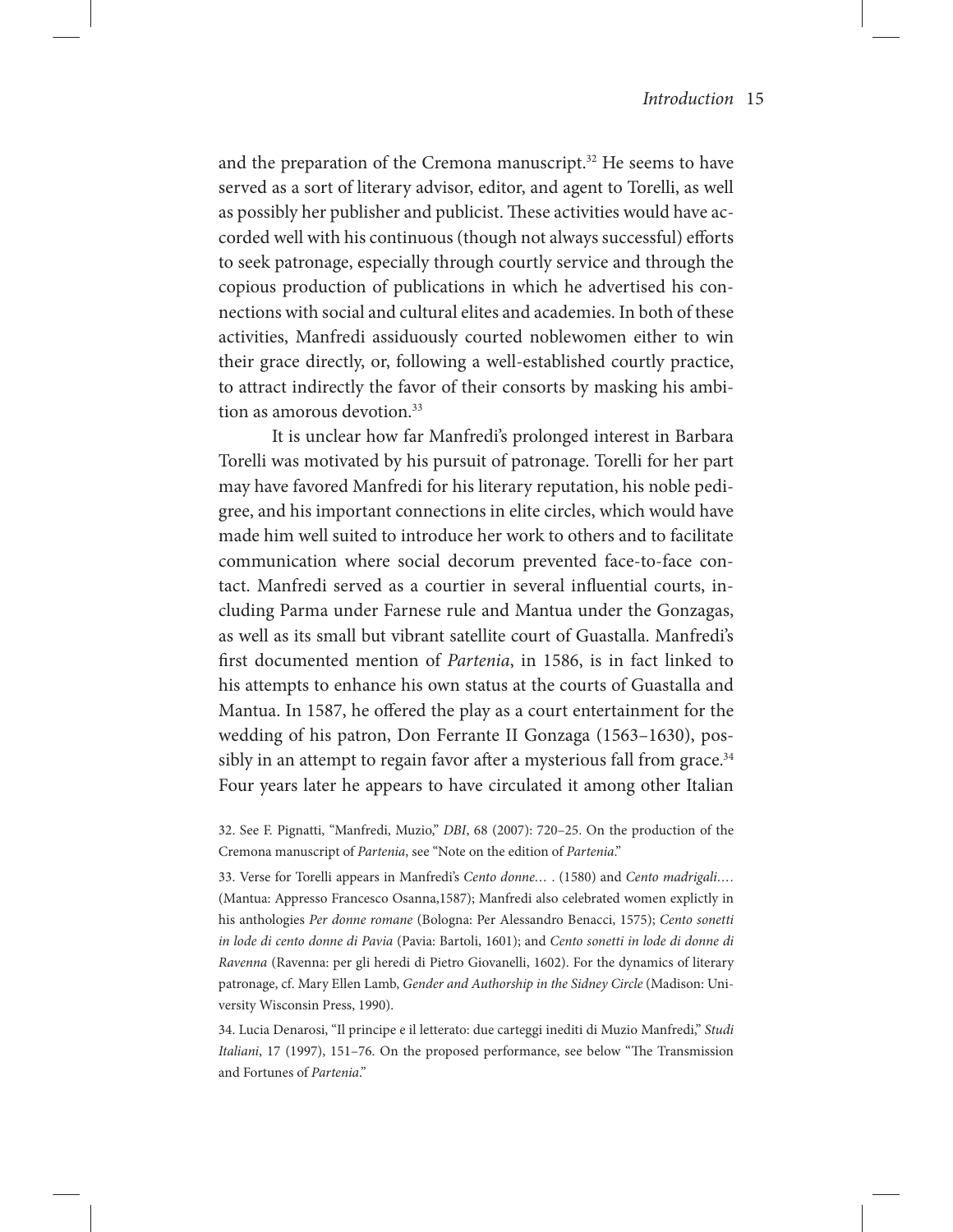patrons, including Carlo Emanuele I, Duke of Savoy, who was known for his interest in drama. The duke had a notable collection of manuscript tragicomedies and pastoral plays, and was himself a writer and dramatist.<sup>35</sup>

Muzio Manfredi's relations with courts frequently intersected with his literary affiliations. As a member of academies in Mantua, Parma, Vicenza, and Bologna he seems to have played an important role in discussions on dramatic theory and dramaturgical practice, which may have made him particularly useful to Torelli, given that women were normally not admitted to such institutions. Literary academies became ubiquitous across the Italian peninsula around the mid-sixteenth century and played an important role in unifying Italian intellectuals in an era of political upheaval.<sup>36</sup> Frequently more structured than French *salons* and English literary clubs, Italian academies presented an alternative forum for serious intellectual discussion to those provided by universities and courts. They often contributed to the region's culture through their educational activities, including lectures and debates on a range of disciplines across the arts and sciences, as well as the sponsorship or compilation of various works, including plays, some of which were published. They were also concerned with entertainment, as evidenced by the use of humorous nicknames for academies and their members.

35. Manfredi, *LB*, 214 (to Carlo Emanuele of Savoy). The Biblioteca Nazionale, Turin, holds many manuscript plays dedicated to Duke Carlo Emanuele, though only some survived the devastating fire in the library of 1904. These include various tragedies (sacred and secular) and pastoral plays such as Manfredi, *Semiramis* (Fondo italiano, XXXIX.K126 [=N-V-11], paper, fragments only); Leone de' Sommi, *L'Irifile*; Guidabaldo Bonarelli, *Fillo di Sciro*; Ciro Spontone, *Lethea*; and Ludovico Martino d'Agliè, *Alvida*. Guarini's manuscript *Il Pastor Fido* (hereinafter PF) was destroyed, and there is no trace of a manuscript of *Partenia*. See Giuseppe Mazzatinti, ed., *Inventari dei manoscritti delle biblioteche d'Italia*, Torino, ed. Albano Sorbelli, 28 (Florence: Olschki, 1924), 169ff; see also Ferdinando Gabotto, "Un principe poeta: Saggio di un lavoro sulla corte letteraria di Carlo Emanuele I di Savoia," *Rivista storica italiana* 8, no.111 (1891): 181–231.

36. For an encyclopedia of academies, see Michele Maylender, *Storia delle accademie d'Italia*, vols. 1–5 (Bologna: Capelli, 1926–1930), and for a searchable database (not including Parma): http://www.bl.uk/catalogues/ItalianAcademies/. For an overview of academic culture, see Amedeo Quondam, "L'Accademia," in *Letteratura italiana*, vol. I, *Il letterato e le istituzioni* (Turin: Einaudi, 1982), 823–98.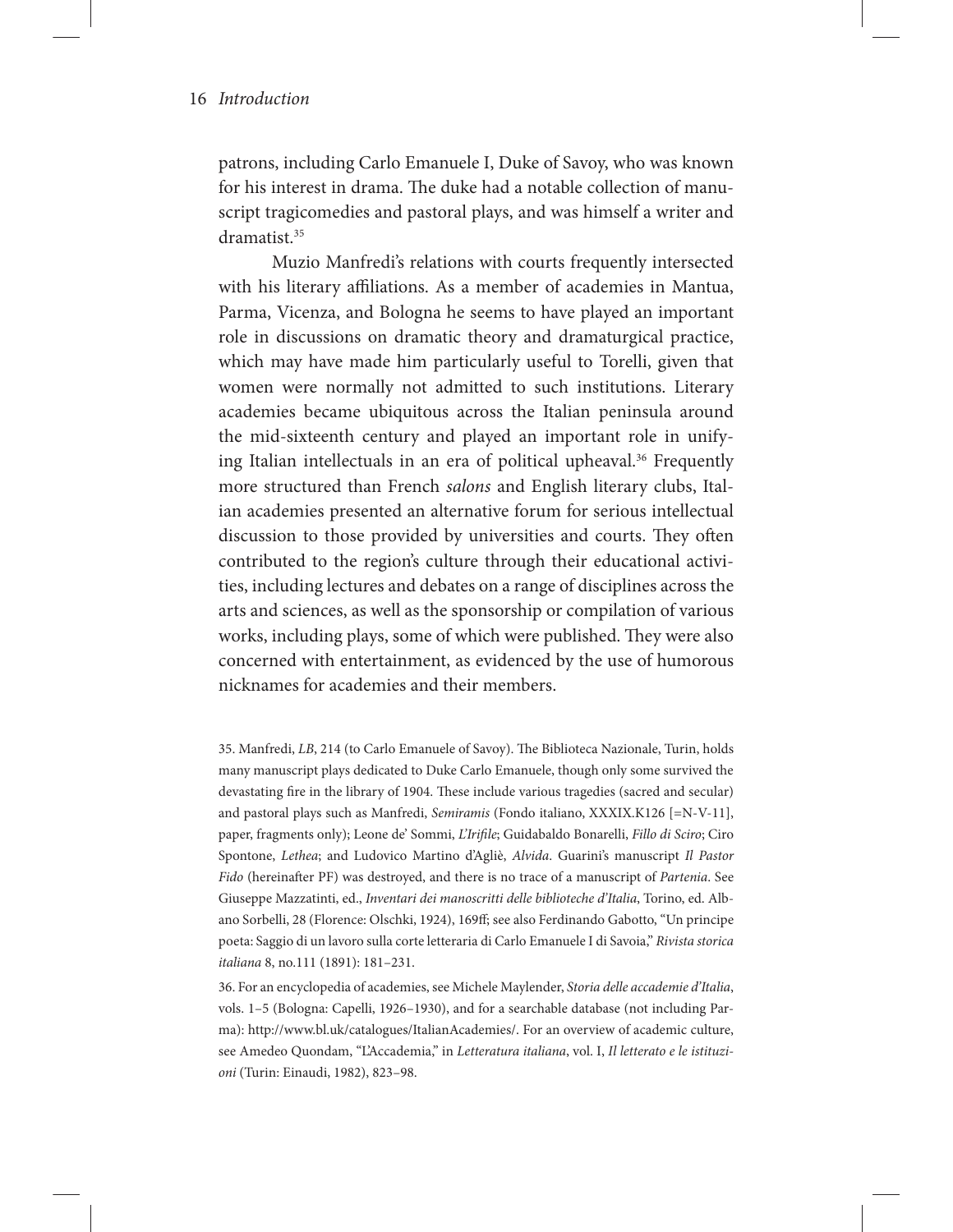In Parma, the Accademia degli Innominati (i.e., the "Academy of the Unnamed Ones," founded in 1574; hereinafter, the Innominati Academy) enjoyed pre-eminent status in the late sixteenth century as the only academy in the city, which at that time lacked a university (until 1601).<sup>37</sup> Founded in 1574 and awarded a charter from Duke Ottavio Farnese through the intervention of its cultural leader, Count Pomponio Torelli, the academy was closely bound up with the court and Farnese family interests—especially after 1586, when the young prince regent Ranuccio Farnese became head (*principe*). The Dukes of Parma and Piacenza must have welcomed this opportunity to oversee local elites' cultural production, given the hostilities toward the dynasty after it was established in 1545 with Pier Luigi, the illegitimate son of Pope Paul III (assassinated 1547), as its head. The academy's subtle promotion of the Farnese's cultural and religious agenda, which was closely bound up with Tridentine reform, transpires in the Counter-Reformation sensibilities of their works and especially in their attempts to reconcile Platonic and Aristotelian philosophy with Christian theology.38 Nonetheless, the academy was not simply a propaganda tool of the regime. It gained a reputation for its serious intellectual purpose, especially through its production of vernacular translations of classical works and the exegesis of Aristotle's *Poetics*—a hot topic of discussion around 1540 on which Pomponio Torelli delivered a series of unpublished lectures before the academy. Converting theoretical debate into practice, the academicians also made important contributions to contemporary experimentation with epic verse, lyric poetry,

37. For an exhaustive study of the Innominati Academy, see Denarosi, *ADIP*; also Cornelia Bevilacqua, "L'Accademia degli Innominati: Un'istituzione culturale alla corte Farnesiana di Parma," *Aurea Parma* 81, no.1 (1997): 3–25; Affò, *Memorie* 4:i–xl ("Discorso Preliminare su le Accademie di Parma"); and Gozzi, *Parma Accademica*, 15–18. Two other groups active in Parma (the Amorevoli (Loving Ones) and the Pellegrini (Pilgrims)) seem to have been dedicated solely to theatrical performances (Maylender, 1:175, 4:241; Pezzana, *Memorie*, 6:960); for an earlier proto-academy in Parma, see above note 11. On a more subversive Piacentine academy, see Alessandra Del Fante, "L'Accademia degli Ortolani," in *Le Corti Farnesiane di Parma e Piacenza* 2:149–70. On the university of Parma, see Paul F. Grendler, *The Universities of the Italian Renaissance* (Baltimore: Johns Hopkins University Press, 2002), 126–37 (for Piacenza, 137–8).

38. Denarosi, *ADIP*, 66–75, 400; on the key role of Cardinal Alessandro Farnese in the family's fortunes, see S. Andretta and C. Robertson, "Farnese, Alessandro," *DBI* 45 (1995): 52–70.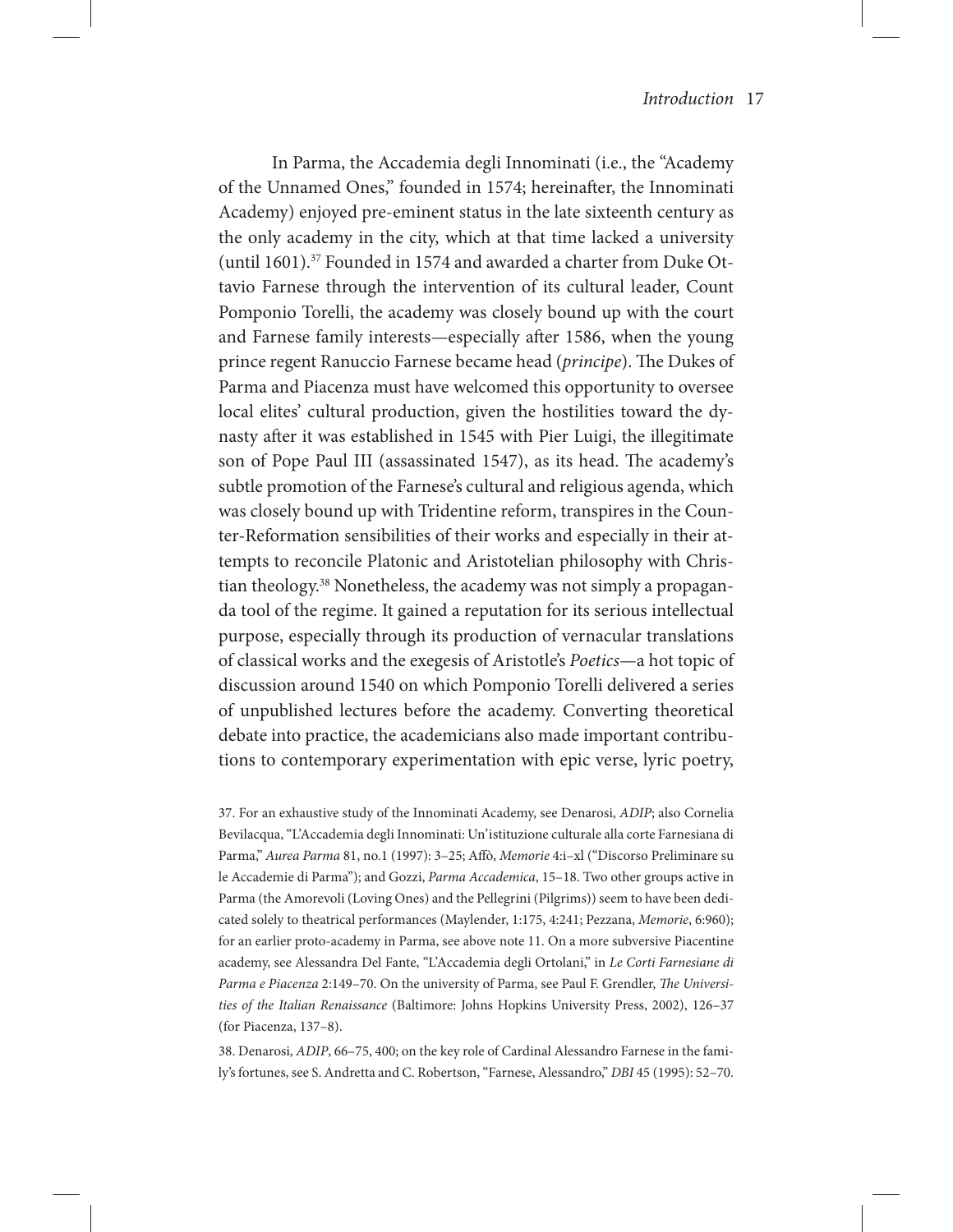and drama.39 Furthermore, members were involved in editing the first printed editions of Tasso's major modern epic, *Gerusalemme Liberata*  [Jerusalem Delivered], in Casalmaggiore and Parma (1581). This undertaking engendered much admiring discussion of Tasso's works, especially since the poet joined the Innominati that same year, along with Battista Guarini. Although the academy did not have an official printer until 1592, members sought the group's *imprimatur* before going to press, and several members, including Muzio Manfredi, were heavily involved in editing works for publication.<sup>40</sup>

Tempting as it would be to imagine that Barbara became a member of the academy, perhaps by way of her cousin Pomponio, there is no firm evidence for this supposition.<sup>41</sup> At this time, women were only very exceptionally admitted to Italian literary academies, a notable case being the virtuoso actress and writer Isabella Andreini, who was a member from 1601 of the Accademia degli Intenti ("Academy of the Intent Ones") of Pavia and carried the nickname "l'Accesa" ("The Inflamed One"). Intriguingly, in 1581, the Innominati had admitted the famous Modenese poet and singer Tarquinia Molza (1542–1617), but her nickname "l'Unica" ("the Unique woman") may provide a further argument against Barbara Torelli's membership.<sup>42</sup> It seems likely, however, that Barbara was closely associated with the

39. Denarosi, *ADIP*, 29–30, 409–412, 425. For the revived interest in Italy in Aristotle's *Poetics*, following the Latin translation by Alessandro de' Pazzi (1536) and especially the first published commentary by Francesco Robortello (1548), see Bernard Weinberg, *A History of Literary Criticism in the Italian Renaissance* (Chicago: University of Chicago Press, 1961); E. N. Tigerstedt, "Observations on the Reception of the Aristotelian *Poetics* in the Latin West," *Studies in the Renaissance* 15 (1968): 7–24.

40. Bevilacqua, "L'Accademia degli Innominati," 21.

41. For Barbara Torelli's hypothesized membership, see Denarosi, *ADIP*, 54, n69, 407, 412; cf. Lisa Sampson, "Drammatica secreta" in *Theatre, Opera and Performance in Italy from the Fifteenth Century to the Present*, ed. Brian Richardson et al. (Leeds: Society for Italian Studies, 2005): 99–115 (esp.105).

42. See Connor Fahy, "Women and Italian Cinquecento Literary Academies," in *Women in Italian Renaissance Culture and Society*, ed. Letizia Panizza (Oxford: European Humanities research Centre, 2000), 438–52. On Tarquinia Molza, see Laurie Stras, *Dangerous Graces*  website: <http://www.soton.ac.uk/~lastras/secreta/> (2002, accessed October 2010); Molza's verse appears alongside other Innominati members in Giulio Morigi, *Delle disavventure di Ovidio…* .(Ravenna: Francesco Tebaldini, 1581), 232–34; Affò, *Memorie*, 4:viii; Denarosi, *ADIP*, 410 (dates Molza's admission to the Innominati to 1580).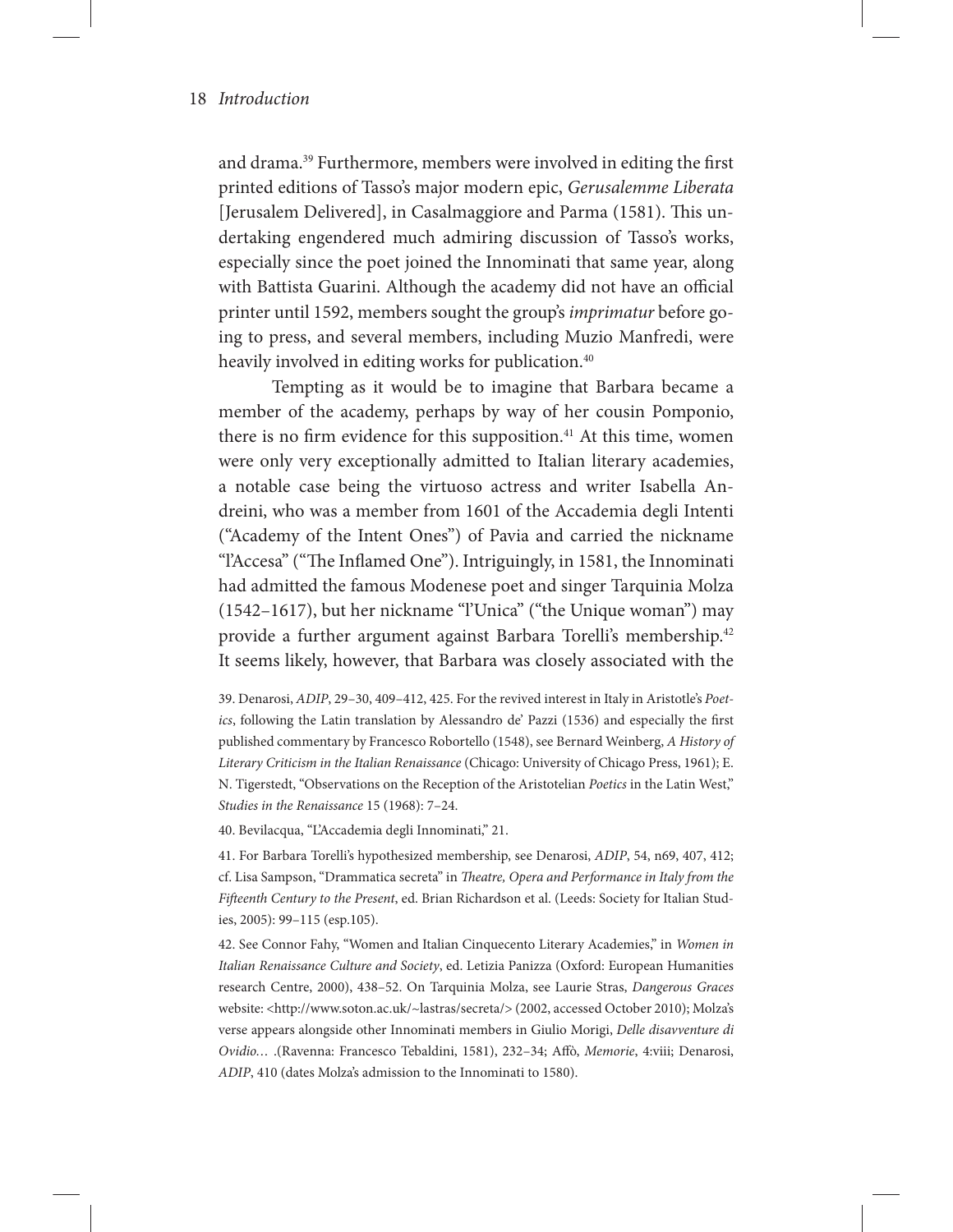Innominati—as was Claudia Noceti, wife of the academy's founder Eugenio Visdomini and herself a poet.<sup>43</sup> No fewer than seven of the twelve named verse contributors to *Partenia* were members of the Innominati.44 Furthermore, two or perhaps three of Torelli's own five existing sonnets were composed for works written by members of the academy (Muzio Manfredi, Paolo Filippi dalla Briga, and possibly Giovan Maria Agaccio). The letter of condolences penned by Battista Guarini to Barbara Torelli in 1593 on the death of her husband and mother may similarly indicate a gesture of collegial support.<sup>45</sup>

That Barbara Torelli had even a peripheral association with the Innominati is significant given the extent of the group's general experimentation with dramatic theory during the 1580s and their specific experimentation with tragedic, tragicomic and pastoral genres. Muzio Manfredi and the Venetian dramatist and critic Angelo Ingegneri, both of whom thought highly of Torelli's *Partenia*, were two of the more active members in this regard.<sup>46</sup> Significantly, Battista Guarini presented to the academy a draft of his *Pastor fido* after he joined in 1581, which falls within the time frame of its lengthy gestation; and by August 1587, Pomponio Torelli had completed a tragedy with a happy ending (*Merope*, printed in 1589). Lucia Denarosi has hypothesized that a group of Innominati academicians close to Muzio Manfredi, including Ferrante II Gonzaga of Guastalla, also experimented around the same time with different forms of pastoral drama. Their result-

43. Fahy, "Women and Italian Cinquecento Literary Academies," 444; Bevilacqua, "L'Accademia degli Innominati," 14. Cf. the position of Maddalena Campiglia within the *Accademia Olimpica* ("Olympic Academy") of Vicenza (Cox and Sampson, eds., *Flori*, 6–7). 44. Bernardino Baldi, Don Ferrante II Gonzaga, Camillo Malaspina, Muzio Manfredi, Antonio Beffa Negrini, Girolamo Pallantieri, and Fortuniano Sanvitale were all Innominati members.

45. Battista Guarini, *Lettere*… .(Venice: Appresso Gio. Battista Ciotti Senese, al segno della Minerva, 1593), 169–70.

46. Angelo Ingegneri joined the Innominati in 1583 and was a courtier in Ottavio Farnese's court 1581–1584. He is most famed for editing Tasso's *Gerusalemme liberata* (hereinafter *GL*), printed 1581, and for preparing the inaugural performance of the theater of the Olympic Academy of Vicenza in 1585. His wide-ranging works include a pastoral play (*Danza di Venere,* 1584), a tragedy (*Tomiri*, 1607), as well as a treatise on dramatic composition (*Della poesia rappresentativa*, 1598). See A. Siekiera, "Ingegneri, Angelo," *DBI* 62 (2004): 358–60; and below p. 46 (praise of *Partenia*).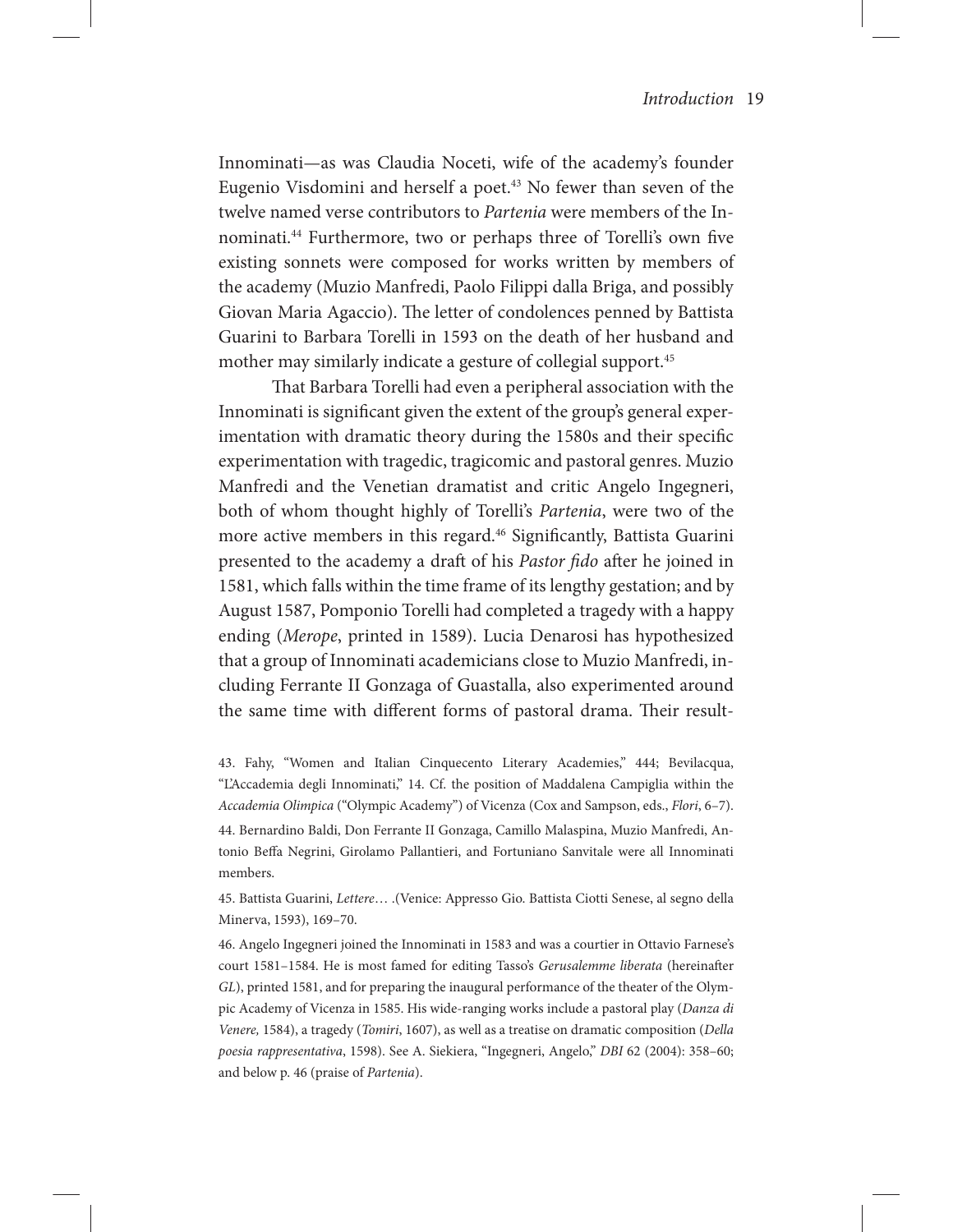ing plays, which remain in various stages of completion, suggest their identification of two subgenres of pastoral: the elevated *boschereccia* (with a tragic plot and heroic characters), and the humbler *pastorale* (which is closer to comedy). While *Partenia* would seem to correspond to the *pastorale*, the Cremona manuscript uses both terms (fols.  $[+1^r], [+2^r]$ ).<sup>47</sup>

Torelli's association with religious circles in Parma and the surrounding area, as her own verse indicates, may also have been mediated through her connections with members of the Innominati Academy. At least two contributors of verse to the *Partenia* manuscript were clergymen close to Manfredi—Bernardino Baldi, the Abbot of Guastalla, and Girolamo Pallantieri, a priest at Castel Bolognese.48 Manfredi was also a correspondent with the courtier-priest and possible Innominato, Giovanni Maria Agaccio, who exchanged verse with Torelli.<sup>49</sup> Torelli may, however, have brokered her other religious connections, for instance with Vincenzo Ferrini, independently or through a confessor from the late 1590s. It is very likely that during her widowhood especially she cultivated an image of herself, on the model of Vittoria Colonna and Maddalena Campiglia, as a lady devoted to spiritual and intellectual matters and content to shun worldly goods, hoping to deflect any potential suspicions about her virtue. She seems successfully to have maintained a dignified reputation well into

48. Bernardino Baldi was a wide-ranging intellectual from Urbino, close to Don Ferrante Gonzaga of Guastalla as mathematician from 1580, and then as abbot of Guastalla from 1585. He was a member of the Innominati Academy, and published widely in many disciplines, including mathematics, history and poetry. See Elio Nenci, ed., *Bernardino Baldi (1553–1617) studioso rinascimentale: Poesia, storia, linguistica, meccanica, architettura*, atti del convegno di studi di Milano, Novembre 19–21, 2003 (Milan: Franco Angeli, 2005); Alfredo Serrai, *Bernardino Baldi: La vita, le opere, la biblioteca* (Milan: Edizioni Sylvestre Bonnard, 2002); and R. Amaturo's entry in *DBI* 5 (1963): 461–64; for Pallantieri, see Translation, n124.

49. Manfredi, *LB*, no. 104 (letter to Agaccio), 80–81. On the political and religious tensions in Parma and its diocese in this period, see Adriano Prosperi, "Dall'investitura papale alla santificazione del potere. Appunti per una ricerca sui primi Farnese e le istituzioni ecclesiastiche a Parma," *Le corti farnesiane di Parma e Piacenza*, 1:161–88.

<sup>47.</sup> Denarosi, *ADIP*, 285–301; 345–381 (pastoral tragedy and the "boschereccia"); see also Riccò, "Ben mille pastorali": l'itinerario dell'Ingegneri da Tasso a Guarini e oltre (hereinafter *BMP*), 309–26.